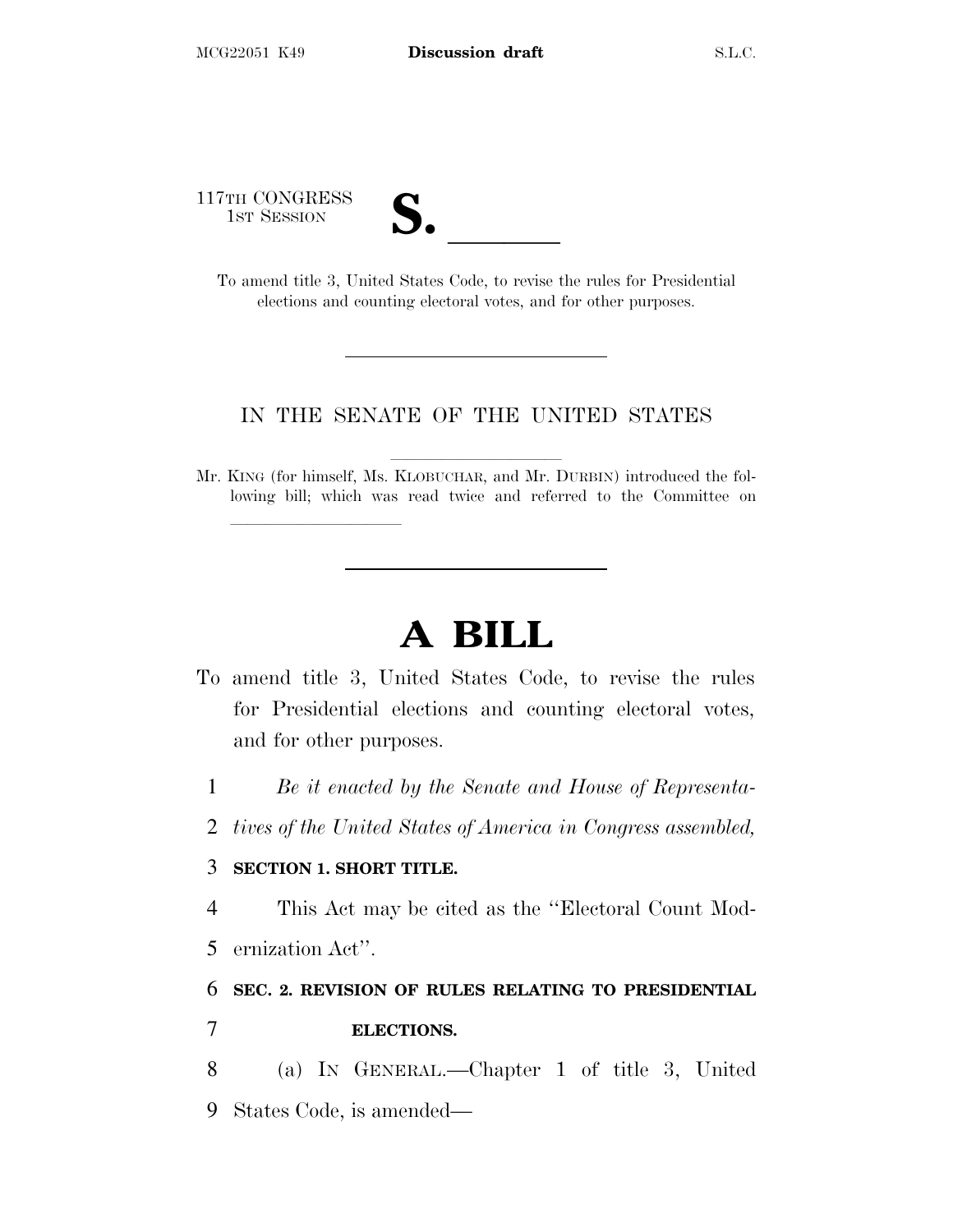$\mathfrak{D}$ 

 (1) by striking sections 1 and 2 and inserting the following:

## **''§ 1. Time of choosing electors**

 ''(a) I<sup>N</sup> GENERAL.—The time of choosing electors of President and Vice President shall be, in each State, elec-tion day.

 ''(b) PROHIBITION ON USING ALTERNATIVE DATES.—No State may establish any day other than elec- tion day as the time for choosing electors of President and Vice President.

11 " (c) POPULAR ELECTIONS.—

12 "(1) IN GENERAL.—In the case of a State that chooses electors by popular election, the last day on which popular ballots may be cast in such election shall be election day.

16 "(2) RULE OF CONSTRUCTION.—Nothing in this section shall preclude a State holding a popular election for the choosing of electors from providing by law for—

20  $\langle (A) \rangle$  ballots to be filled out, submitted, or cast on or before election day in person, by 22 mail, or through any other means;

23 "(B) the treatment of ballots cast in per- son after election day by voters physically present and waiting in line at polls at the time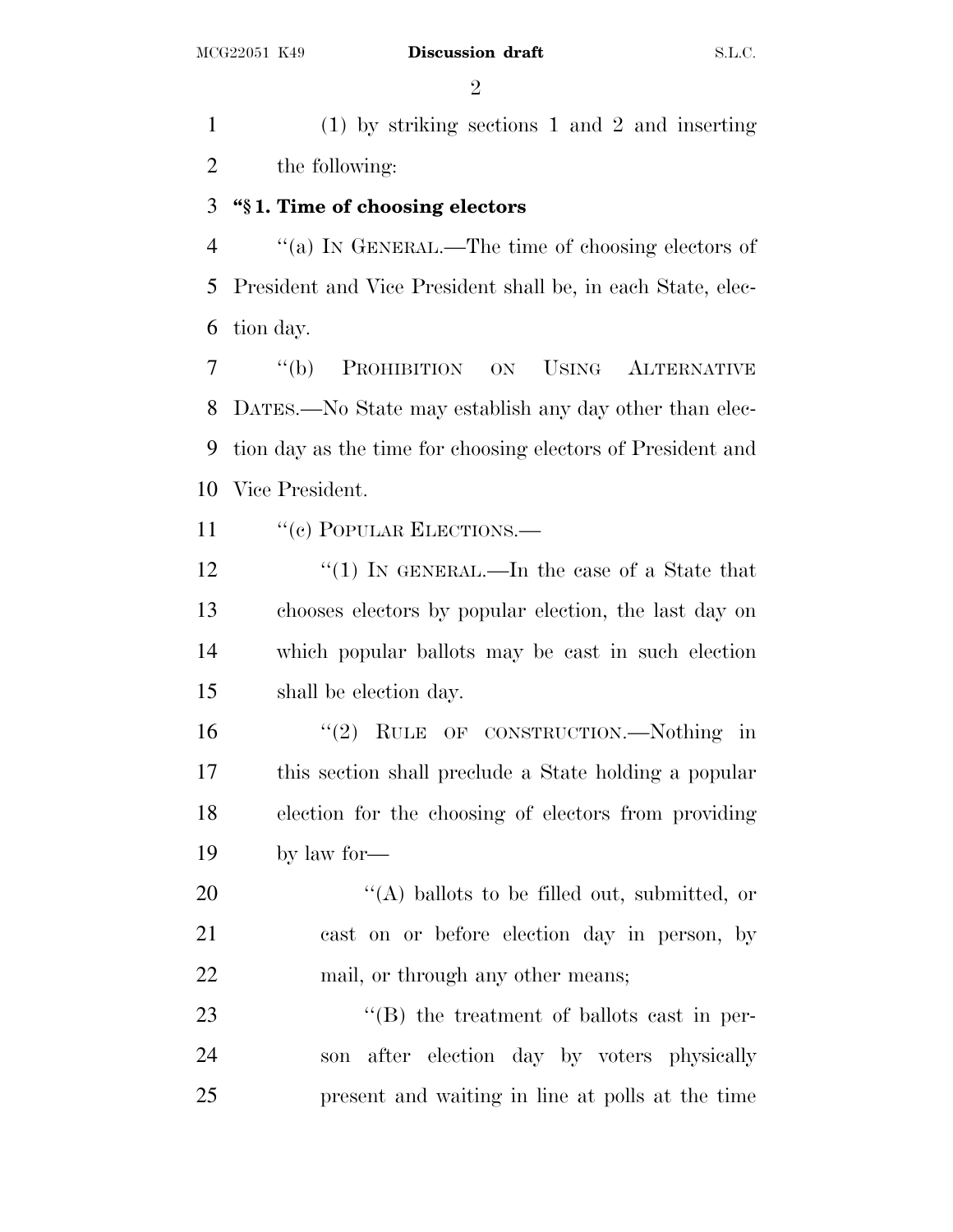| $\mathbf{1}$   | of the closing of the polls on election day as bal-           |
|----------------|---------------------------------------------------------------|
| $\overline{2}$ | lots cast on or before election day;                          |
| 3              | "(C) ballots cast, or filled out and sub-                     |
| $\overline{4}$ | mitted by mail or through any other means, on                 |
| 5              | or before election day to be received, perfected,             |
| 6              | or cured after election day;                                  |
| 7              | "(D) ballots cast, or filled out and sub-                     |
| 8              | mitted by mail or through any other means, on                 |
| 9              | or before election day to be—                                 |
| 10             | "(i) processed, counted, or tabulated,                        |
| 11             | before or after election day; or                              |
| 12             | "(ii) canvassed after election day;                           |
| 13             | "(E) consistent with other provisions of                      |
| 14             | Federal law, rules of decision for resolving                  |
| 15             | whether a ballot was filled out and submitted                 |
| 16             | by mail or any other means, or cast in person,                |
| 17             | on or before election day, provided such rules                |
| 18             | are prescribed prior to election day; or                      |
| 19             | $\lq\lq(F)$ vacancies in the office of elector to be          |
| 20             | filled pursuant to section 4.                                 |
| 21             | "§2. Rules for extension of time for choosing electors        |
| 22             | "(a) CRITERIA FOR EXTENDING POPULAR ELEC-                     |
| 23             | TIONS.—If, as of the opening of polls in a State on election  |
| 24             | day, a State's laws provide for the choice of electors by     |
| 25             | popular election, the time for voting in the popular election |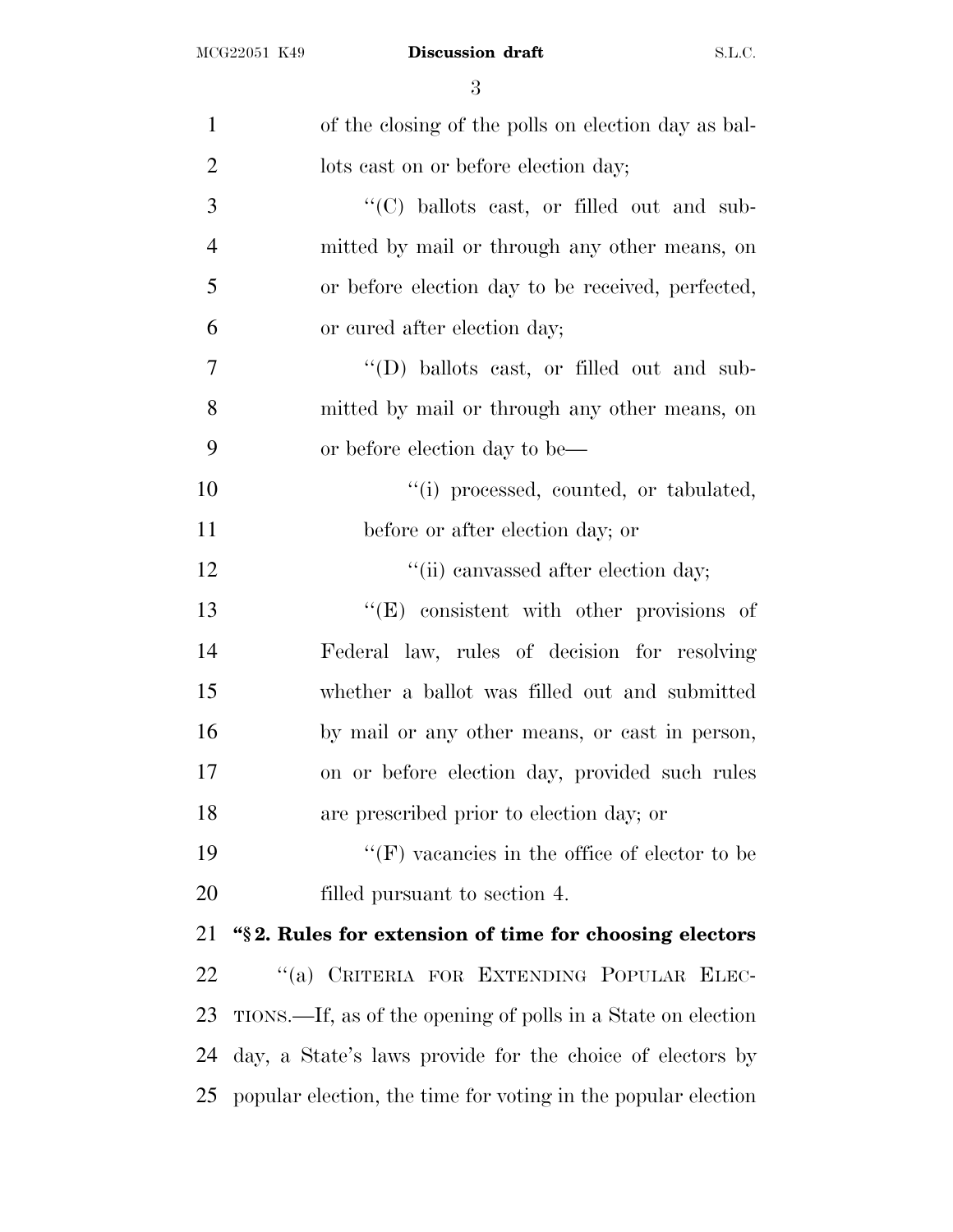may be extended through a period of time after election day only if a candidate for President or Vice President demonstrates beyond a reasonable doubt in an action filed under subsection (b) that— ''(1) a catastrophic event has occurred in the State;  $7 \t$  ''(2) the catastrophic event— 8 ''(A) has prevented a potentially outcome- determinative number of eligible voters of the State from casting ballots on election day; or 11 ''(B) has caused a potentially outcome-de- terminative number of ballots to be destroyed or rendered unreadable; and  $\frac{1}{3}$  the catastrophic event is potentially out- come-determinative for whether that candidate would win the State's popular vote. ''(b) PROCESS FOR EXTENDING POPULAR ELEC- TIONS.— 19 ''(1) In GENERAL.—An action seeking an ex- tension of the period of time for casting ballots in a popular election for choosing electors in any State may only be filed under this subsection— 23 "(A) by a candidate for President or Vice President who qualified to appear on the ballot of the State; and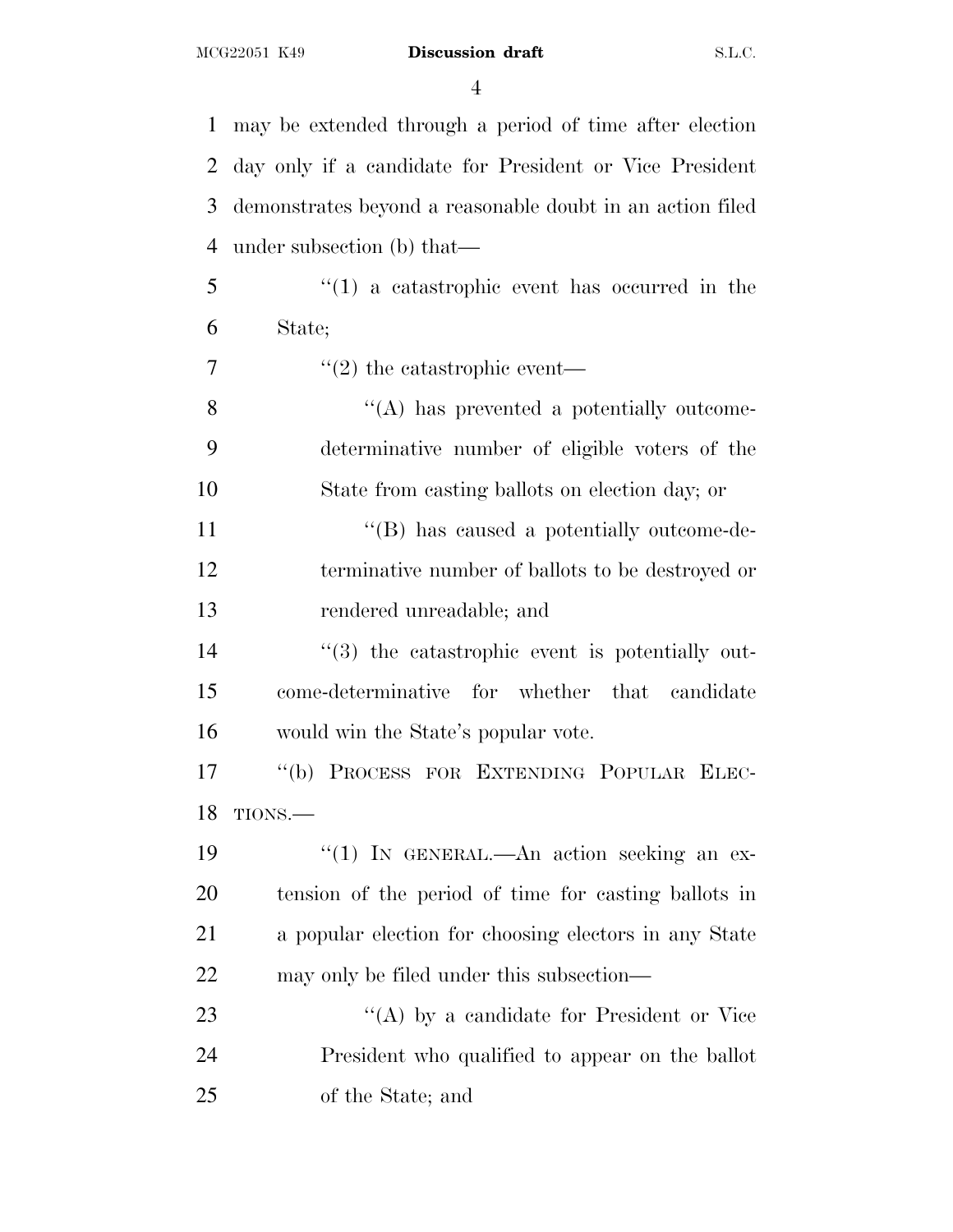1 ''(B) in the Federal district court of the district in which the State capital is located. "(2) TIME FOR FILING.— ''(A) IN GENERAL.—Except as provided in subparagraph (B), an action filed under this subsection shall be filed no later than the day after election day. 8 "(B) EXCEPTION.—If the catastrophic event which is the subject of the action prevents the court from accepting the filing before the date described in subparagraph (A), the action shall be filed no later than the first day that the court is able to accept the filing. ''(3) INTERVENTION.—Any candidate for Presi- dent or Vice President who qualified to appear on the ballot of the State, but no other person, shall have the right to intervene in any action filed under this subsection. ''(4) DETERMINATION.—A court may grant an extension of the period of time for casting ballots in a popular election for choosing electors in an action brought under this subsection only if the candidate seeking an extension meets the requirements of sub-section (a).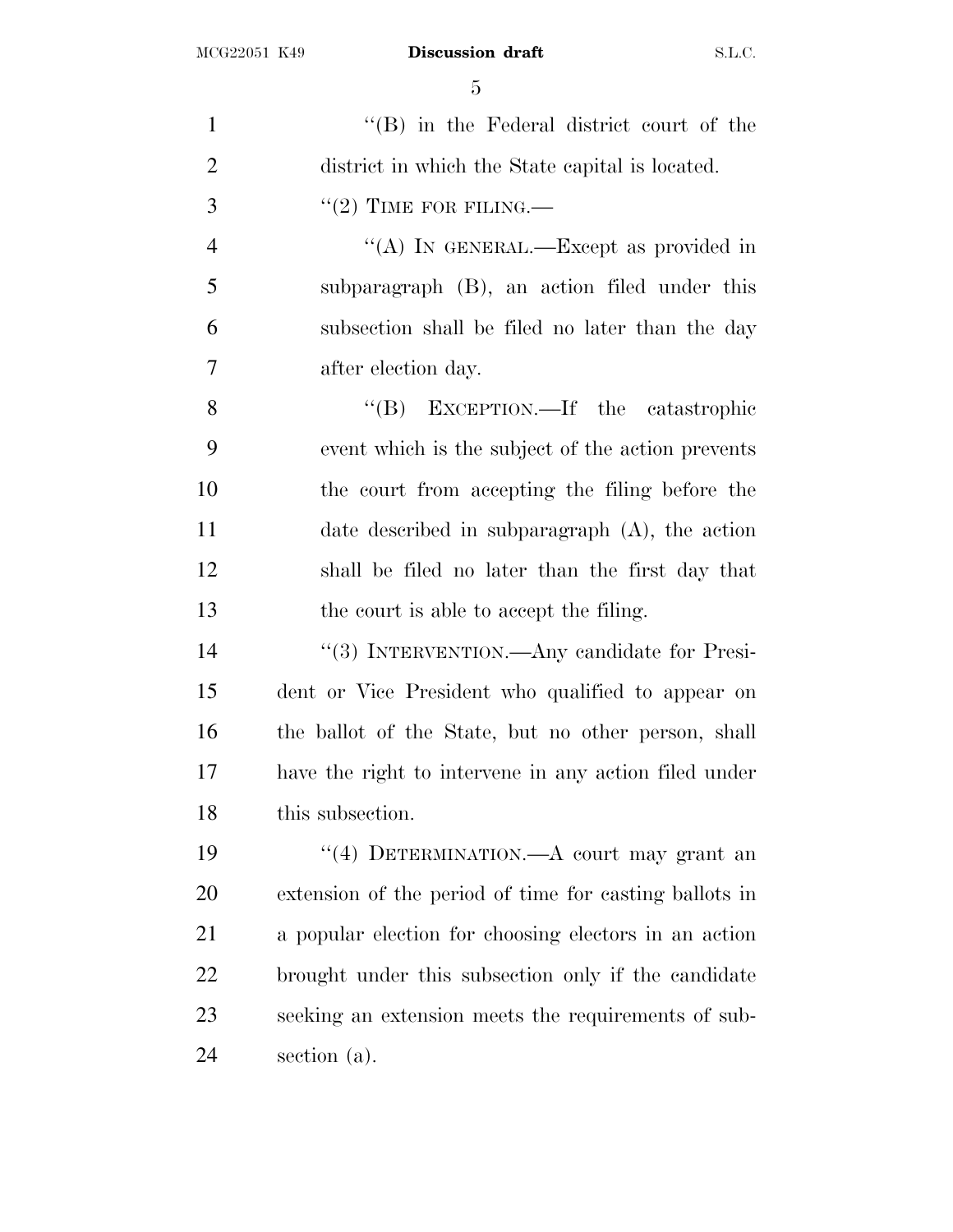| $\mathbf{1}$   | "(5) SCOPE AND PERIOD OF EXTENSION.—Any               |
|----------------|-------------------------------------------------------|
| $\overline{2}$ | extension granted under paragraph $(3)$ —             |
| 3              | "(A) shall apply throughout the entire                |
| $\overline{4}$ | State; and                                            |
| 5              | $\lq\lq (B)$ shall be for the shortest duration nec-  |
| 6              | essary in light of the catastrophic event justi-      |
| 7              | fying the extension, but extend no longer than        |
| 8              | 14 days after election day.                           |
| 9              | "(6) FRIVOLOUS ACTIONS.—If, on the court's            |
| 10             | own initiative or the motion of a party, the court    |
| 11             | finds that the candidate seeking an extension did not |
| 12             | have a good-faith basis for the factual or legal con- |
| 13             | tentions asserted in the action, the court shall re-  |
| 14             | quire the candidate's attorneys of record to pay to   |
| 15             | each other party an amount equal to three times the   |
| 16             | reasonable attorneys' fees and other expenses in-     |
| 17             | curred by each other party to the action.             |
| 18             | "(c) SAVINGS PROVISIONS.—Nothing in this section      |
| 19             | shall be construed to—                                |
| 20             | $\lq(1)$ limit the application of any State or Fed-   |
| 21             | eral protection of the right to vote during any ex-   |
| 22             | tended election period;                               |
| 23             | $\lq(2)$ permit or authorize a State not to count     |
| 24             | ballots for electors for President and Vice President |
| 25             | that were cast by eligible voters of the State on or  |
|                |                                                       |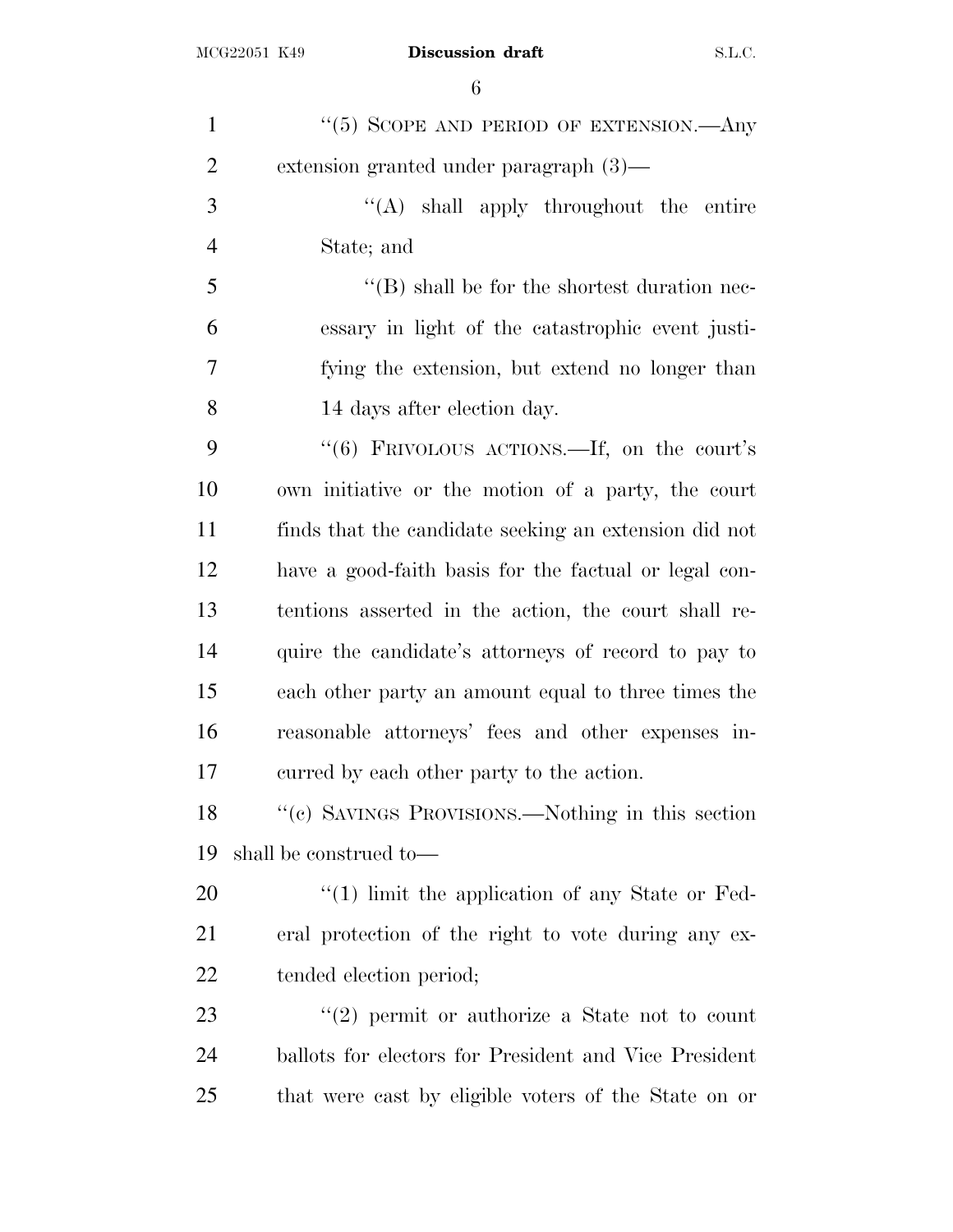before election day in accordance with the laws of the State that existed as of the opening of polls on election day; or

4 ''(3) preclude a court in an action filed under subsection (b) from ordering sanctions otherwise au-thorized by law.

 ''(d) CRIMINAL LIABILITY FOR INTENTIONAL PRE- CIPITATION OF A CATASTROPHIC EVENT.—Any person who causes or conspires to cause a catastrophic event to occur, with the intent of precipitating an extended election pursuant to this section, shall be guilty of a felony and, upon conviction thereof, shall be imprisoned for not less than 1 year and not more than 10 years, and shall be fined not less than \$10,000.

''(e) DEFINITIONS.—For purposes of this section:

 ''(1) CATASTROPHIC EVENT.—The term '' 'cata-17 strophic event'' means a major disaster, act of ter- rorism, act of war, insurrection, power outage, arson or malicious destruction of property, or cyber attack.

20 "(2) MAJOR DISASTER.—The term 'major dis-aster' means—

22 "'(A) any natural catastrophe (including any hurricane, tornado, storm, high water, wind-driven water, tidal wave, tsunami, earth-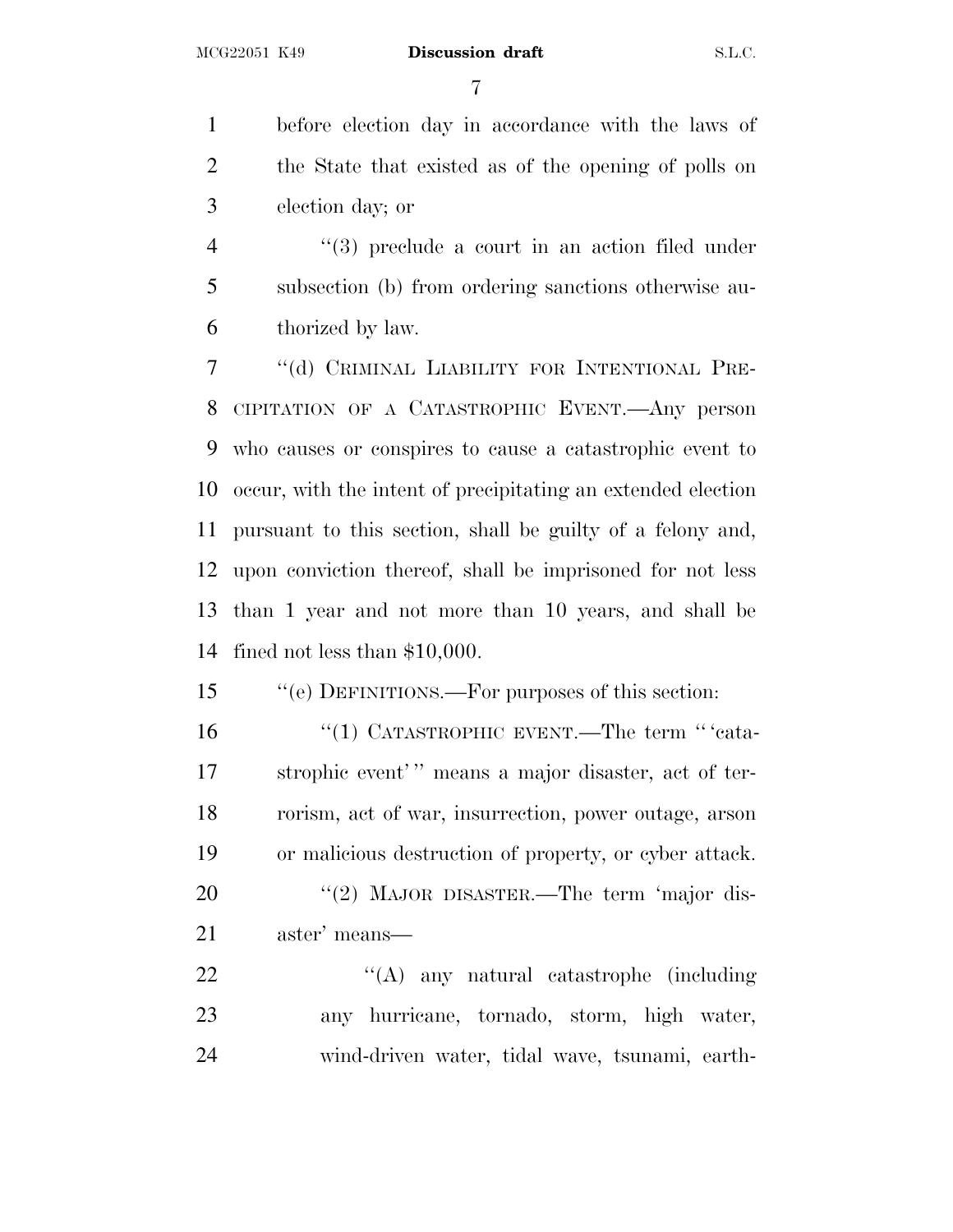| $\mathbf{1}$   | quake, volcanic eruption, landslide, mudslide,                 |
|----------------|----------------------------------------------------------------|
| $\overline{2}$ | snowstorm, or drought); or                                     |
| 3              | "(B) regardless of cause, any fire, flood, or                  |
| $\overline{4}$ | explosion, that causes great damage or loss of                 |
| 5              | life.                                                          |
| 6              | "(3) ACT OF TERRORISM.—The term 'act of                        |
| 7              | terrorism' means activities that involve acts dan-             |
| 8              | gerous to human life that appear to be intended—               |
| 9              | $\lq\lq$ to intimidate or coerce a civilian pop-               |
| 10             | ulation;                                                       |
| 11             | "(B) to influence the policy of a govern-                      |
| 12             | ment by intimidation or coercion; or                           |
| 13             | $\lq\lq$ (C) to affect the conduct of a government             |
| 14             | by mass destruction, assassination, or kidnap-                 |
| 15             | $\text{ping."};$                                               |
| 16             | $(2)$ by striking sections 4, 5, and 6 and insert-             |
| 17             | ing the following:                                             |
| 18             | "§4. Vacancies in electoral college                            |
| 19             | "Each State may, by law, provide alternative electors"         |
| 20             | to be identified by election day to fill any vacancies which   |
| 21             | may occur in its college of electors when such college         |
| 22             | meets to give its electoral vote. Vacancies occurring after    |
| 23             | election day shall be filled only by alternative electors cho- |

sen under State law pursuant to this section.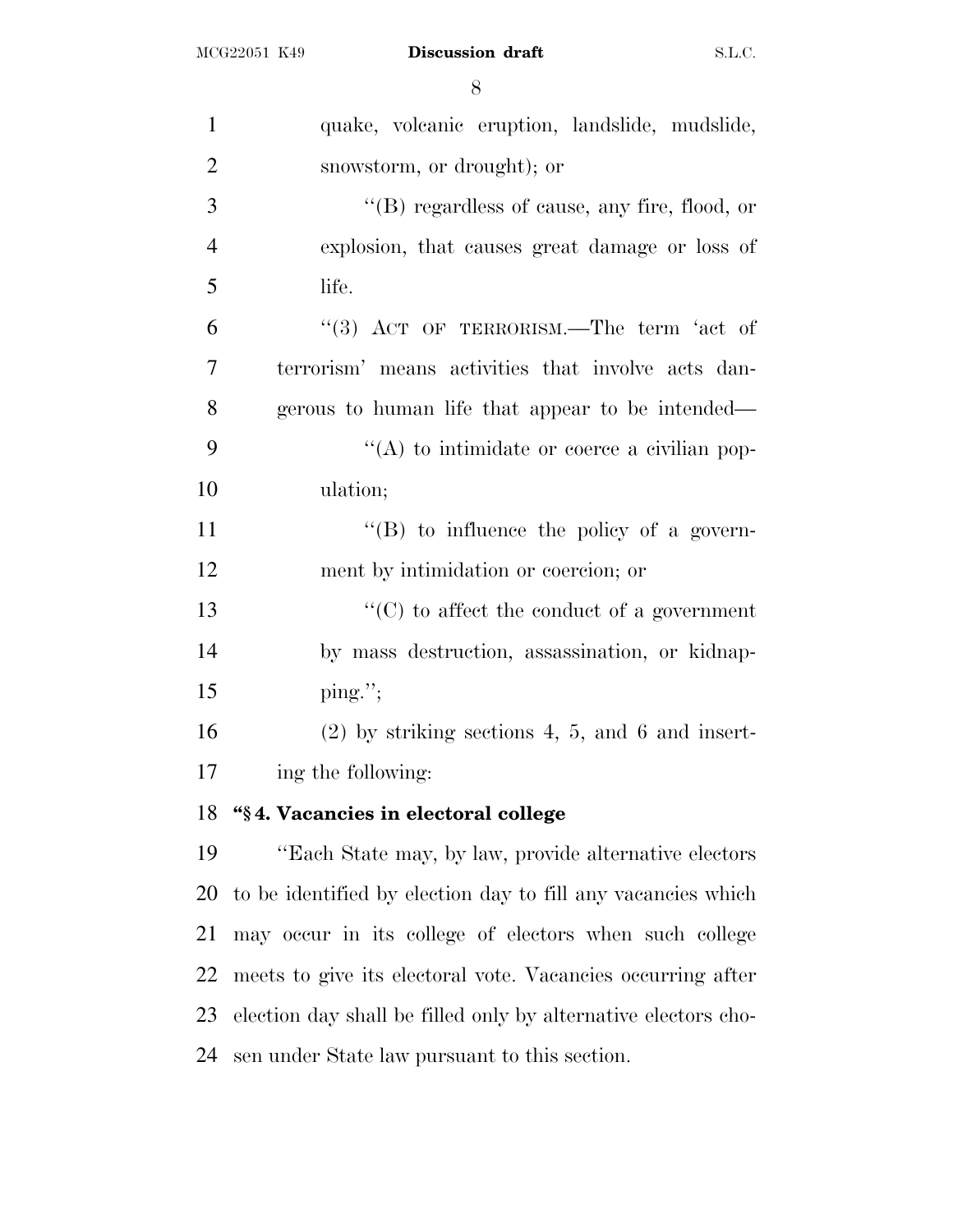## **''§ 5. Final determination of appointment of electors**

2  $\frac{1}{2}$   $\frac{1}{2}$   $\frac{1}{2}$   $\frac{1}{2}$   $\frac{1}{2}$   $\frac{1}{2}$   $\frac{1}{2}$   $\frac{1}{2}$   $\frac{1}{2}$   $\frac{1}{2}$   $\frac{1}{2}$   $\frac{1}{2}$   $\frac{1}{2}$   $\frac{1}{2}$   $\frac{1}{2}$   $\frac{1}{2}$   $\frac{1}{2}$   $\frac{1}{2}$   $\frac{1}{2}$   $\frac{1}{2}$   $\frac{1}{2}$   $\frac{1}{2}$ 

3 "(1) FINAL DETERMINATION TREATED AS CON- CLUSIVE.—If a final determination of the appoint- ment of electors by a State has been made as pro- vided in this section, such final determination shall be conclusive and shall govern in the counting of the electoral votes as provided in the Constitution, and as hereinafter regulated, so far as the identification of the electors appointed by such State is concerned.

11 "(2) OTHER DETERMINATIONS VOID.—Any de- termination purporting to be the final determination with respect to the appointment of electors by a State which is made in a manner contrary to the rules of this section, and any certificate of identifica- tion of electors purporting to reflect a determination contrary to the rules of this section, shall be void and without legal effect.

 ''(b) DEADLINE FOR FINAL DETERMINATION.—The deadline for a State's final determination for purposes of this chapter shall be the twentieth day of December next following election day. Such deadline shall be deemed to have passed on that date for any State after 11:59 p.m. local time of that State's capital.

25 "(c) RULES FOR MAKING FINAL DETERMINATION OF APPOINTMENT OF ELECTORS BY POPULAR ELECTION.—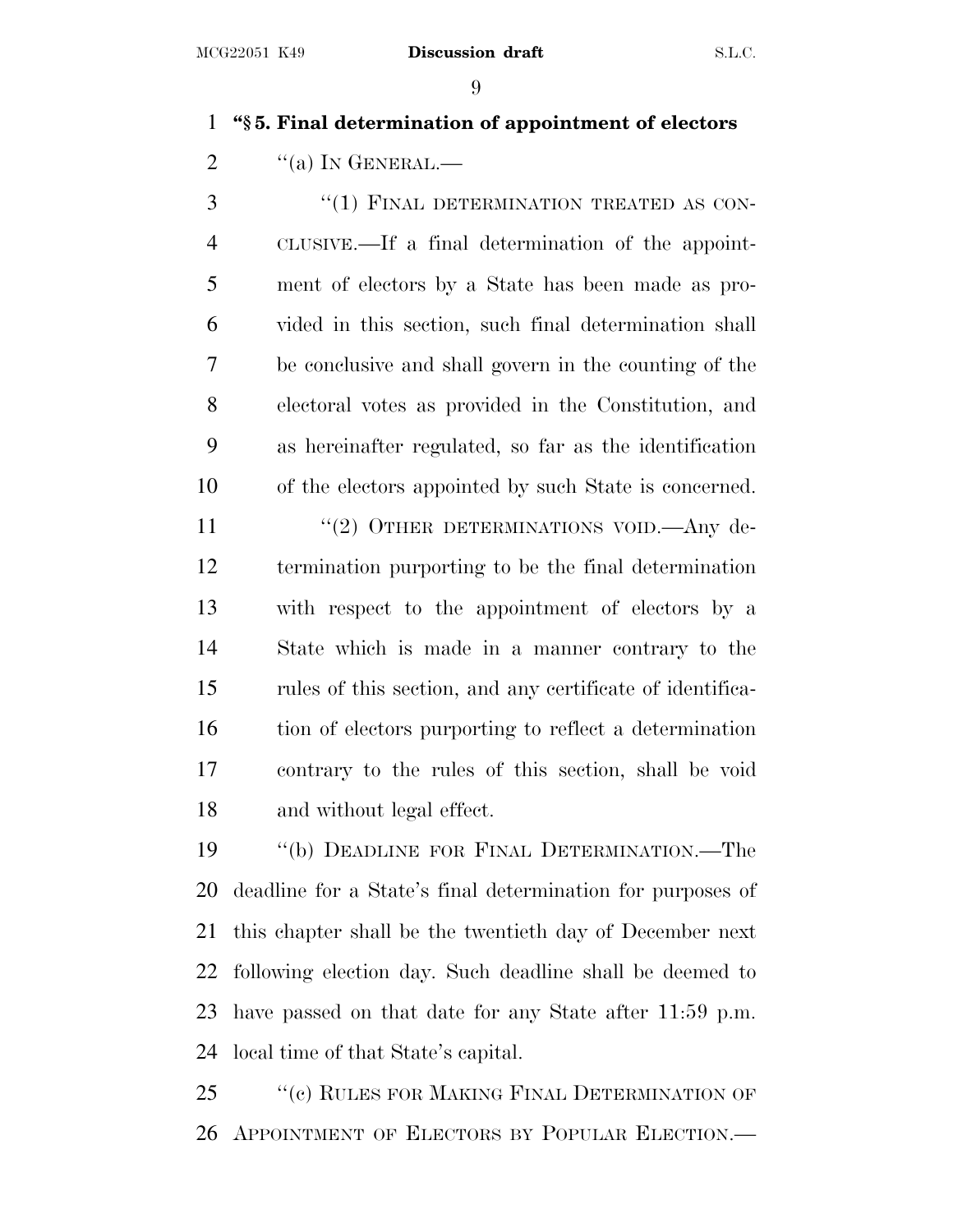In the case of a State that, pursuant to laws duly enacted prior to election day, provides for a popular election for electors for President and Vice President, the following procedures shall apply with respect to a final determina-tion of the appointment of such electors:

| 6  | $\lq(1)$ In GENERAL.—The final determination of       |
|----|-------------------------------------------------------|
| 7  | the appointment of electors by a State shall be made  |
| 8  | in accordance with the final election results as cer- |
| 9  | tified by the State official or body responsible for  |
| 10 | certifying final election results under the laws duly |
| 11 | enacted by the State prior to election day, except as |
| 12 | modified by—                                          |
| 13 | "(A) a recount or State judicial or admin-            |
|    |                                                       |

istrative proceeding that—

 ''(i) has been finally resolved for pur- poses of State law by the deadline in sub-section (b); and

18  $\frac{1}{10}$  was conducted pursuant to State laws duly enacted prior to election day; or 20 "'(B) the final judgment of a Federal court issued by the deadline in subsection (b). 22 "(2) FINAL RESOLUTION; FINAL JUDGMENT.

23 For purposes of paragraph  $(1)(A)$ , a State judicial or administrative proceeding shall be deemed finally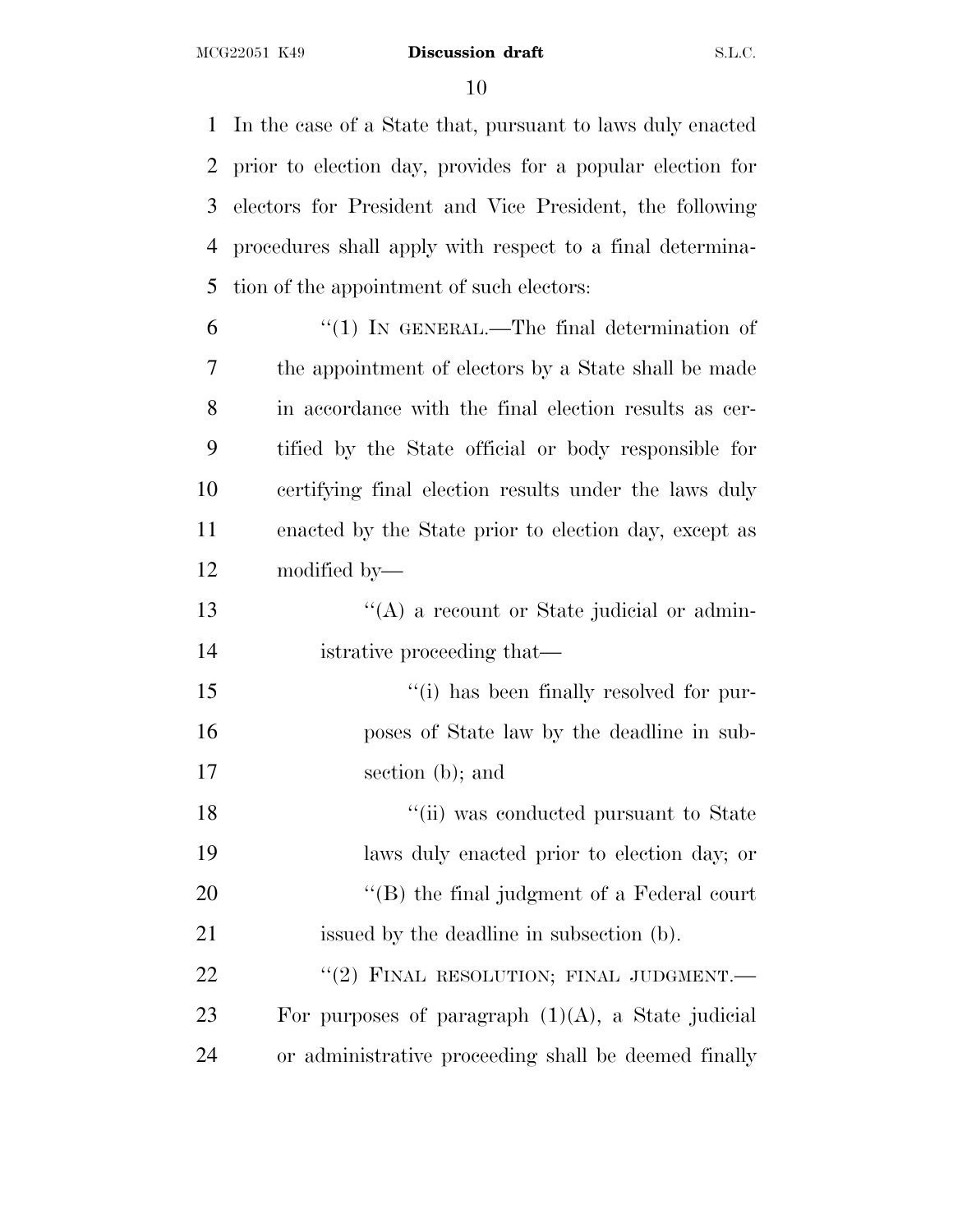| $\mathbf{1}$   | resolved if it is not subject to further review by a |
|----------------|------------------------------------------------------|
| $\overline{2}$ | higher State court.                                  |
| 3              | "(3) NO FINAL DETERMINATION BEFORE                   |
| $\overline{4}$ | DEADLINE DURING PENDENCY OF LITIGATION.—NO           |
| 5              | State shall make a final determination under this    |
| 6              | subsection prior to the deadline in subsection (b)   |
| 7              | while a recount or State judicial or administrative  |
| 8              | proceeding described in paragraph $(1)(A)$ or an ac- |
| 9              | tion described in subsection (d) is pending.         |
| 10             | "(4) PROCEDURES WHERE A STATE DID NOT                |
| 11             | REACH A FINAL DETERMINATION.-                        |
| 12             | "(A) ACTION FOR RELIEF.—If the State                 |
| 13             | has not reached a final determination by the         |
| 14             | deadline set forth in subsection (b) because the     |
| 15             | official or body responsible for certifying final    |
| 16             | election results has not certified a winner, any     |
| 17             | candidate for President or Vice President on         |
| 18             | the ballot in that State may bring a civil action    |
| 19             | in a Federal district court described in sub-        |
| 20             | section $(d)(2)(B)$ seeking declaratory, injunc-     |
| 21             | tive, or other appropriate equitable relief to en-   |
| 22             | sure that the transmissions of certificates of       |
| 23             | identification of electors required under section    |
| 24             | 6 reflect the final election results of the State's  |

popular election under the laws duly enacted by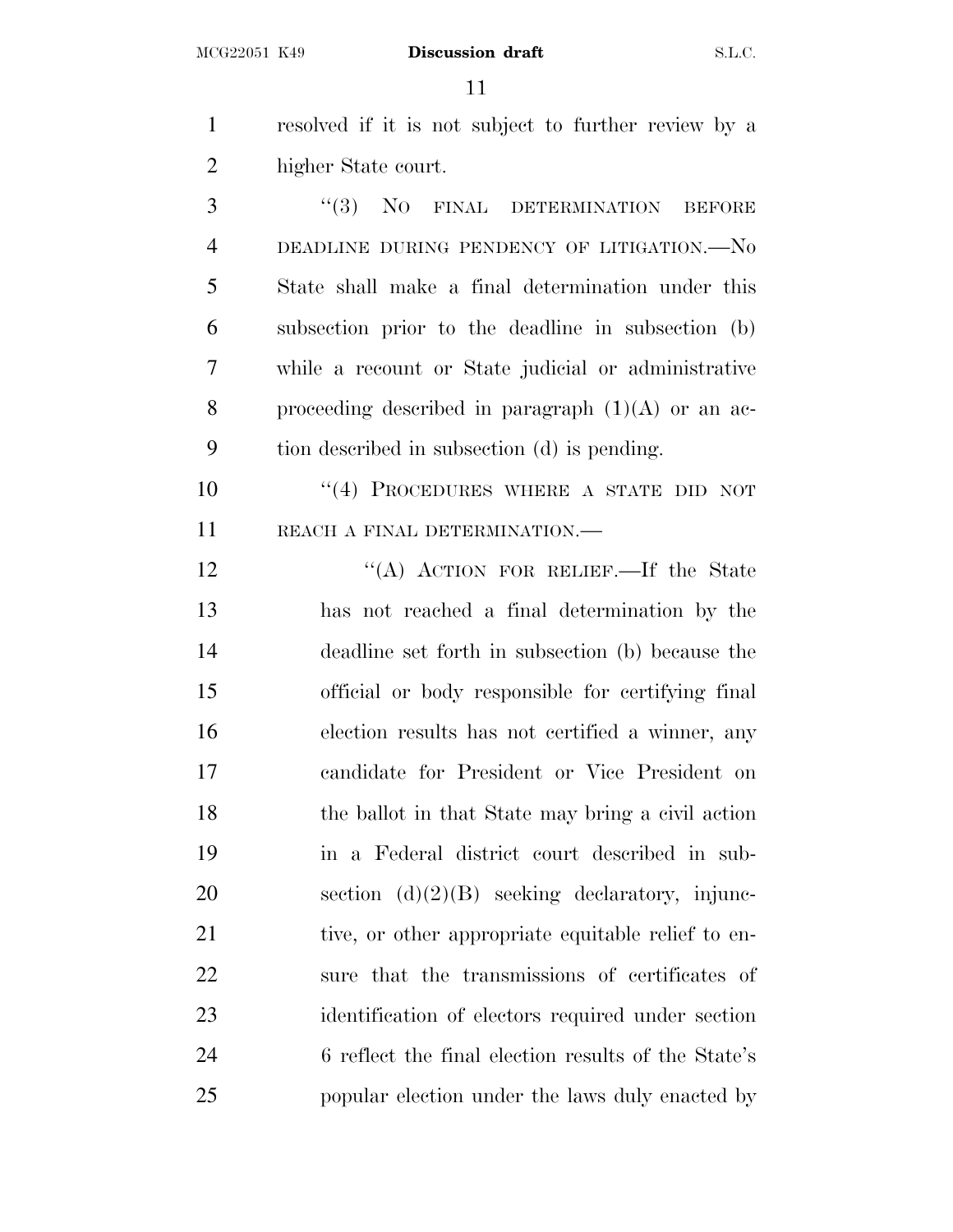1 the State prior to election day, as modified by any recount or State judicial or administrative proceeding conducted pursuant to State laws duly enacted prior to election day or the final judgment of a Federal court. 6 "(B) JUDGMENT TREATED AS FINAL DE- TERMINATION.—In any judgment issued under subparagraph (A), the electors listed in the transmission of certificate of identification of electors resulting from such relief shall be treat- ed for purposes of this chapter in the same manner as a final determination made under this section. 14 "'(C) LIMITATION PERIOD.—A Federal ac- tion brought under this paragraph may be filed not later than 3 days after the deadline set forth in subsection (b). 18 "'(D) OTHER ACTIONS.—If a State has not met the deadline established in subsection (b) for reaching a final determination concerning its electors, and if litigation pertaining to the results of the election for President or Vice President is pending in Federal court, then such court may convert that litigation into an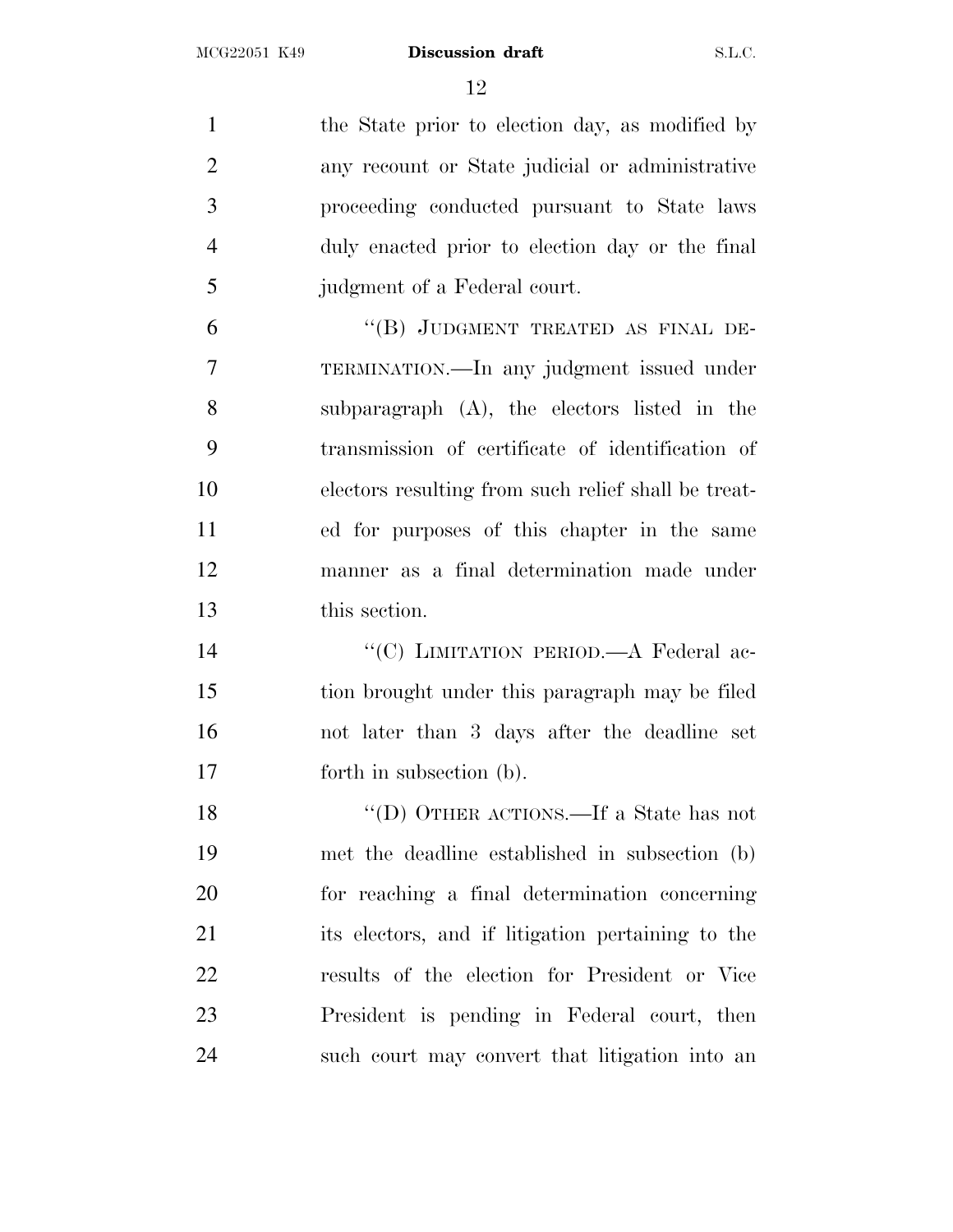| $\mathbf{1}$   | action for determination of all of the issues set |
|----------------|---------------------------------------------------|
| $\overline{2}$ | out in subparagraph (A).                          |
| 3              | "(d) ACTION FOR EQUITABLE RELIEF.-                |
| $\overline{4}$ | $``(1)$ IN GENERAL.—                              |
| 5              | "(A) A person may bring an action in Fed-         |
| 6              | eral court seeking declaratory, injunctive, or    |
| 7              | other appropriate equitable relief to enforce the |
| 8              | requirements of this section.                     |
| 9              | $\lq\lq(B)$ Except as provided in subsection      |
| 10             | $(e)(4)$ and this subsection, no civil action may |
| 11             | be brought in Federal court after election day    |
| 12             | seeking any relief relating to a final determina- |
| 13             | tion of the appointment of electors by a State,   |
| 14             | or the counting of votes relating to a final de-  |
| 15             | termination of the appointment of electors by a   |
| 16             | State.                                            |
| 17             | "(2) VENUE AND LIMITATIONS PERIOD.—               |
| 18             | "(A) LIMITATIONS PERIOD.—A civil action           |
| 19             | brought in Federal court after election day       |
| 20             | seeking declaratory, injunctive, or other appro-  |
| 21             | priate equitable relief challenging any aspect of |
| 22             | a final determination of the appointment of       |
| 23             | electors by a State under this section shall be   |
| 24             | filed no later than 3 days after the person knew  |
|                |                                                   |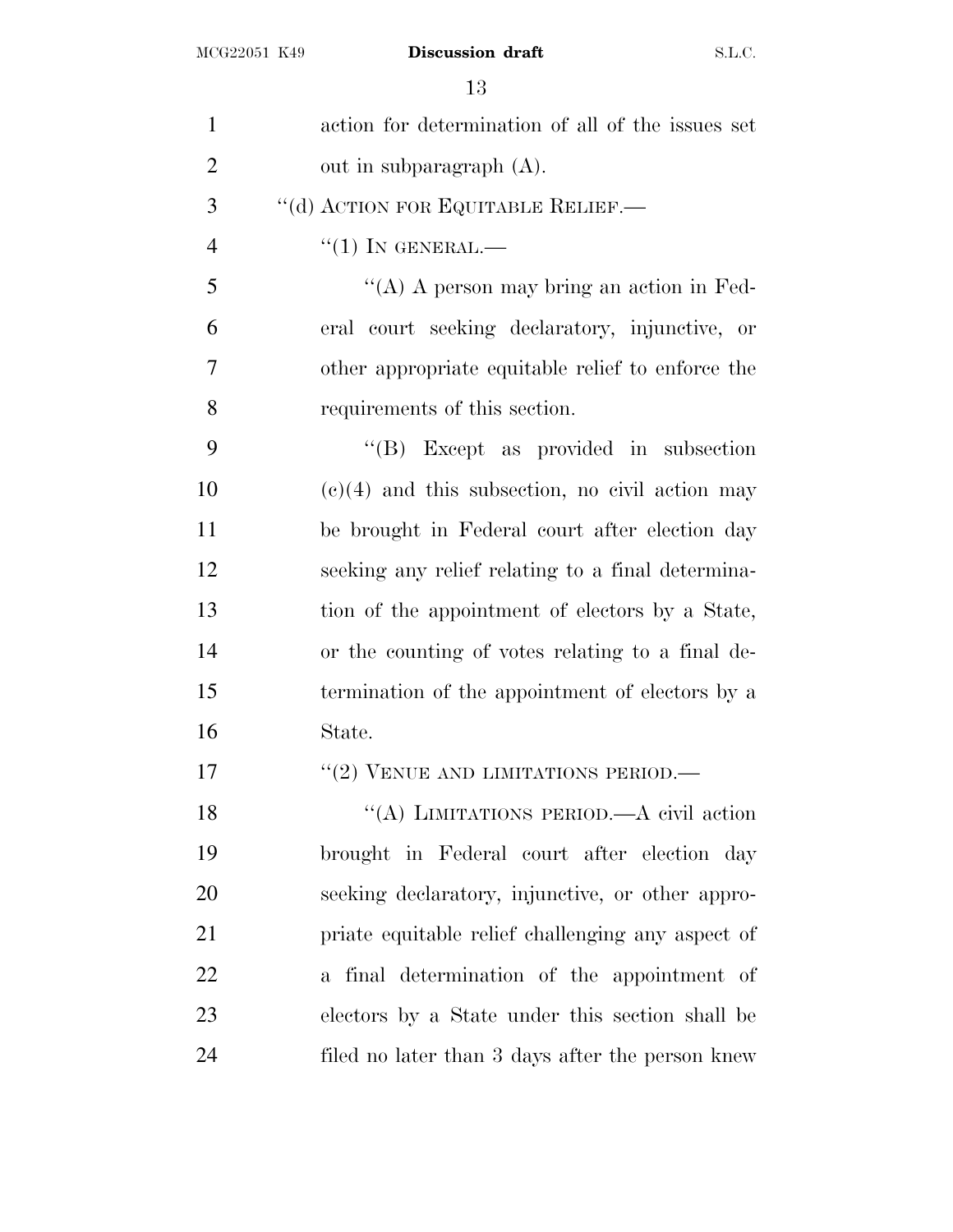| $\mathbf{1}$   | or should have known of the circumstance giv-            |
|----------------|----------------------------------------------------------|
| $\overline{2}$ | ing rise to the Federal cause of action.                 |
| 3              | "(B) VENUE.—An action under this sec-                    |
| $\overline{4}$ | tion may be brought only in—                             |
| 5              | "(i) the Federal district court of the                   |
| 6              | district in which the State capital of the               |
| 7              | State whose determination is at issue is lo-             |
| 8              | cated; or                                                |
| 9              | "(ii) the Federal district court for the                 |
| 10             | District of Columbia.                                    |
| 11             | "(3) JUDGMENT TREATED AS FINAL DETER-                    |
| 12             | MINATION.—In any judgment issued under this sub-         |
| 13             | section, the electors listed in the transmission of cer- |
| 14             | tificate of identification of electors resulting from    |
| 15             | such relief shall be treated for purposes of this chap-  |
| 16             | ter in the same manner a final determination made        |
| 17             | under this section.                                      |
| 18             | "(4) RULES OF CONSTRUCTION.—Nothing in                   |
| 19             | this section shall be construed to-                      |
| 20             | $\lq\lq$ require the counting of votes of elec-          |
| 21             | tors selected in violation of Federal law as de-         |
| 22             | termined by the final judgment of a Federal              |
| 23             | court;                                                   |
| 24             | "(B) preclude any Federal court from di-                 |
| 25             | recting the transmission of, or itself transmit-         |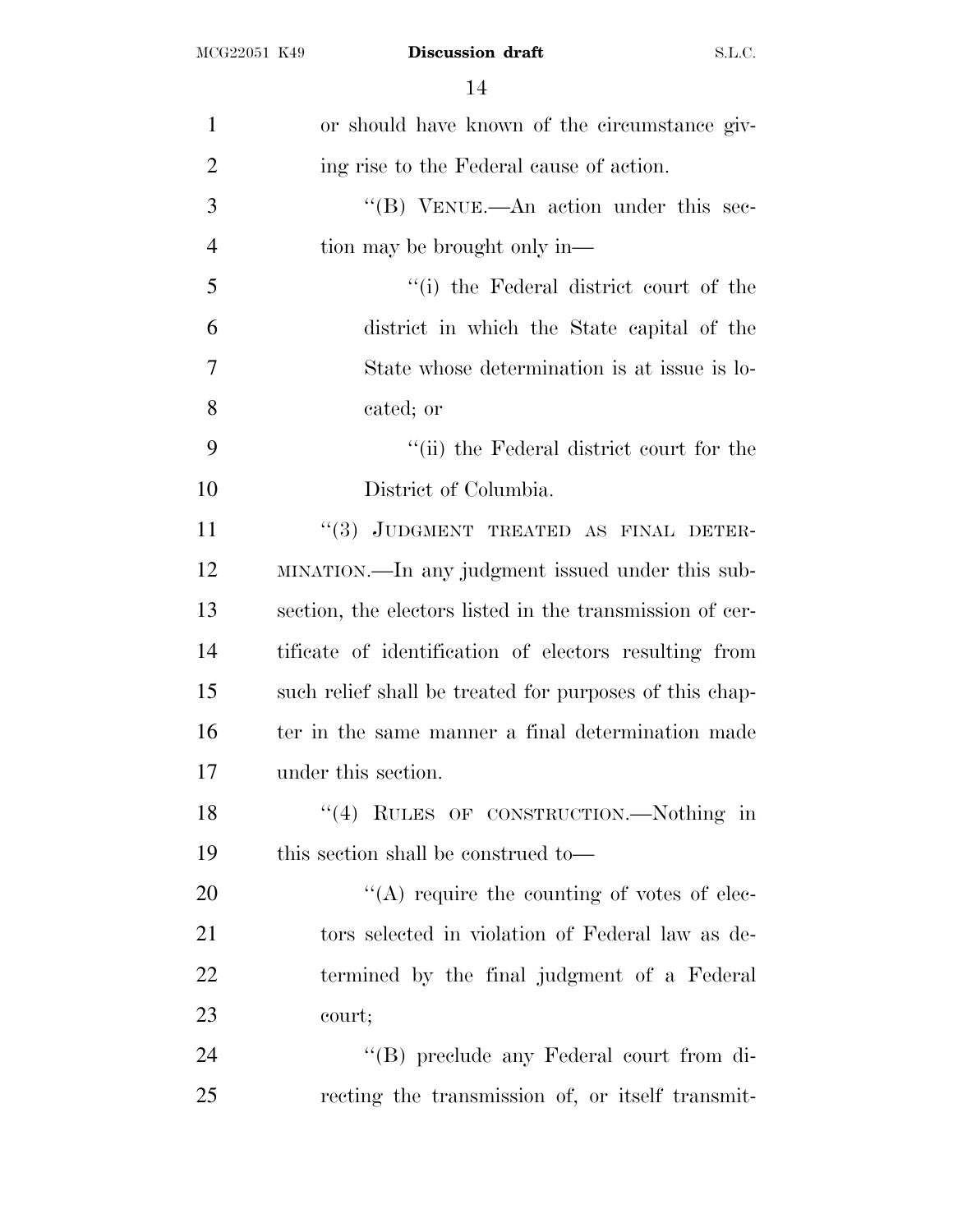| $\mathbf{1}$   | ting, any document required to effectuate the                 |
|----------------|---------------------------------------------------------------|
| $\overline{2}$ | final judgment of such court; or                              |
| 3              | "(C) preclude the joint meeting of the Sen-                   |
| $\overline{4}$ | ate and House of Representatives described in                 |
| 5              | section 15 from considering a document trans-                 |
| 6              | mitted under subparagraph (B).                                |
| 7              | "(e) FINAL DETERMINATION BINDING ON GOV-                      |
| 8              | ERNOR.—For purposes of the duties of the Governor set         |
| 9              | out in section 6, a final determination of the appointment    |
| 10             | of electors by a State under this section shall be conclusive |
| 11             | and the only names of electors contained in the certificates  |
| 12             | of identification of electors that are transmitted under      |
| 13             | that section. If any State official purports to discharge     |
| 14             | the duties set out in section 6 in a manner inconsistent      |
| 15             | with this subsection, such actions shall be void and with-    |
| 16             | out legal effect; and no State official or purported elector  |
| 17             | may certify or transmit to any official listed in sections    |
| 18             | 6 or 11 any purported certificate of identification of elec-  |
| 19             | tors contrary to the final determination, and any action      |
| 20             | by a State official or purported elector certifying or trans- |
| 21             | mitting such certificate contrary to the final determination  |
| 22             | shall be void and without legal effect.                       |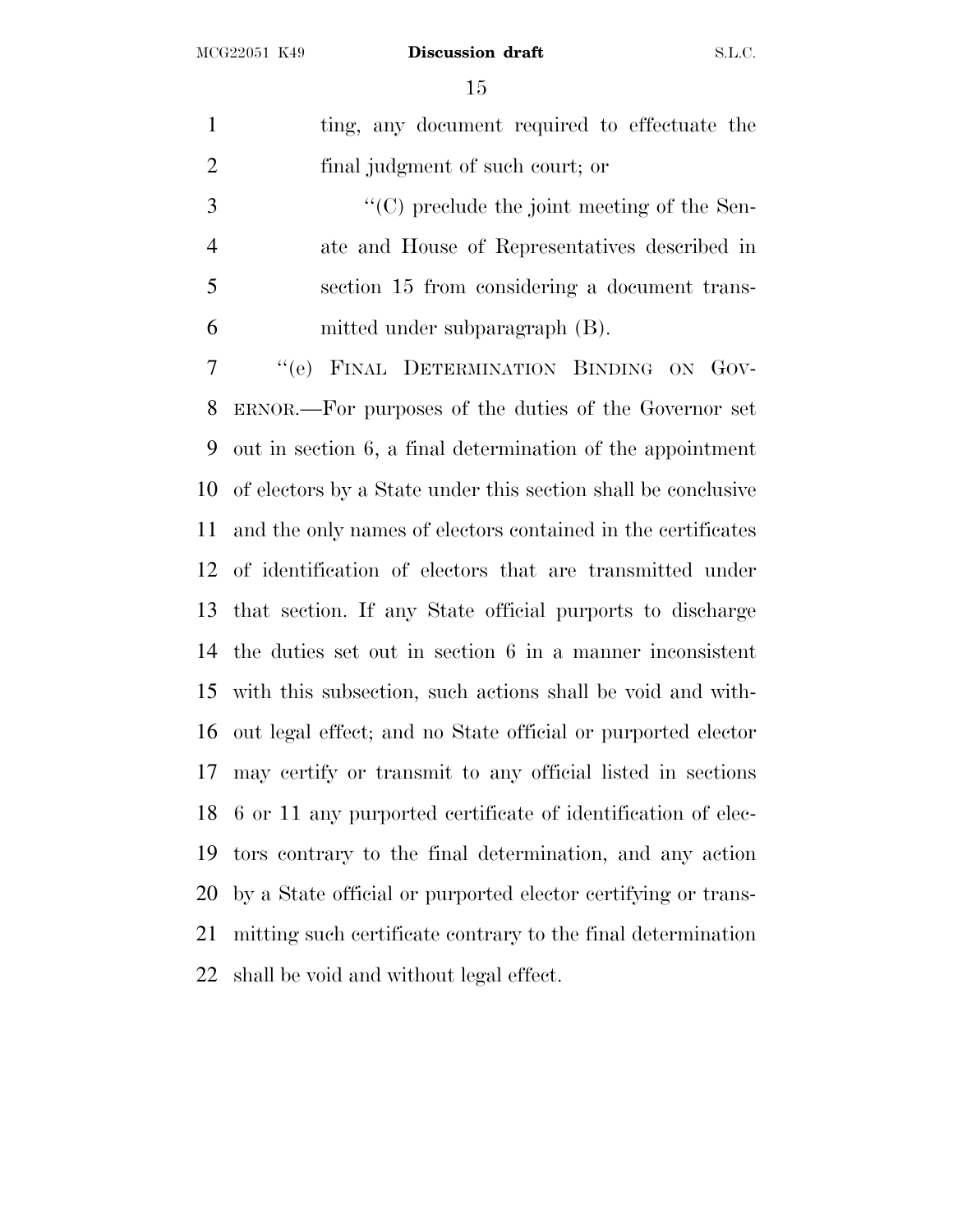| $\mathbf{1}$   | "§6. Credentials of electors; transmission to Archivist   |
|----------------|-----------------------------------------------------------|
| $\overline{2}$ | of the United States and to Congress;                     |
| 3              | public inspection                                         |
| $\overline{4}$ | "(a) DUTIES OF THE GOVERNOR.-                             |
| 5              | "(1) ISSUANCE OF CERTIFICATES OF IDENTI-                  |
| 6              | FICATION OF ELECTORS.—The governor of each                |
| 7              | State shall—                                              |
| 8              | $\lq\lq$ issue 14 duplicate original certificates         |
| 9              | of identification of electors as described in para-       |
| 10             | graph(2),                                                 |
| 11             | "(B) transmit such duplicate original cer-                |
| 12             | tificates of identification of electors as provided       |
| 13             | in paragraph (3), and                                     |
| 14             | "(C) make publicly available on a website                 |
| 15             | maintained by the governor, a copy of one such            |
| 16             | duplicate original of the certificate of identifica-      |
| 17             | tion of electors.                                         |
| 18             | "(2) FORM AND CONTENT.—Each duplicate                     |
| 19             | original certificate of identification of electors issued |
| 20             | under paragraph $(1)$ shall—                              |
| 21             | $\lq\lq$ reflect the appointment of electors of           |
| 22             | the State pursuant to section 5;                          |
| 23             | $\lq\lq$ be signed by the governor and affixed            |
| 24             | with the seal of the State;                               |
| 25             | $\lq\lq$ include the names of the electors ap-            |
| 26             | pointed and the names of alternative electors (if         |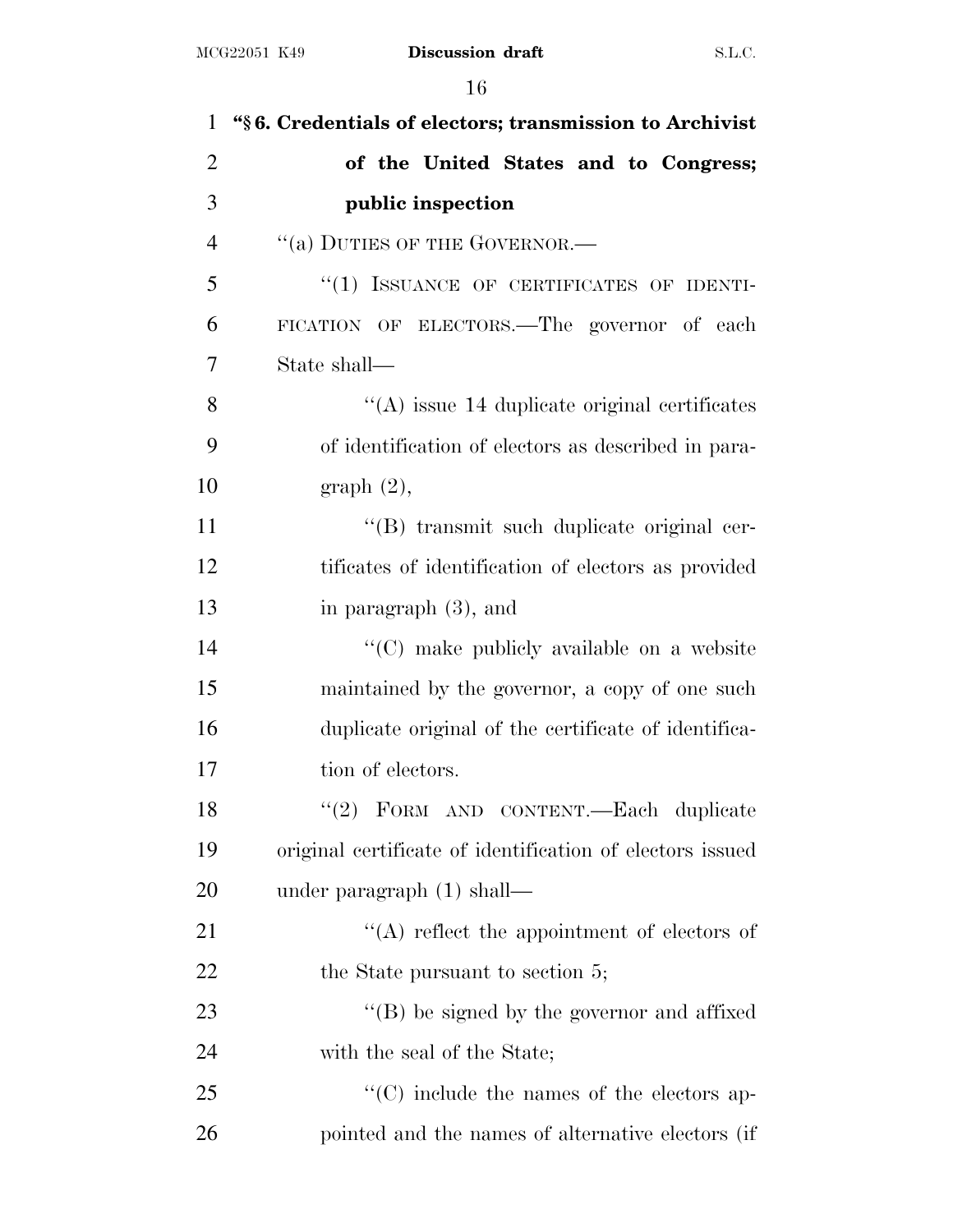| $\mathbf{1}$   | any) chosen by State law pursuant to section 4;     |
|----------------|-----------------------------------------------------|
| $\overline{2}$ | and                                                 |
| 3              | "(D) if the State held a popular election           |
| $\overline{4}$ | for the appointment of electors, include the        |
| 5              | number of votes cast for each candidate for         |
| 6              | President and Vice-President on the ballot in       |
| 7              | that popular election.                              |
| 8              | "(3) TRANSMISSION OF CERTIFICATE OF IDEN-           |
| 9              | TIFICATION OF ELECTORS.-                            |
| 10             | "(A) IN GENERAL.—The governor of a                  |
| 11             | State shall transmit the 14 duplicate originals     |
| 12             | of the certificate of identification of electors as |
| 13             | follows:                                            |
| 14             | "(i) One to the President of the Sen-               |
| 15             | ate at the seat of government.                      |
| 16             | "(ii) One to the Speaker of the House               |
| 17             | of Representatives at the seat of govern-           |
| 18             | ment.                                               |
| 19             | "(iii) Two to the chief State election              |
| 20             | official of the State.                              |
| 21             | "(iv) Two to the Archivist of the                   |
| 22             | United States at the seat of government.            |
| 23             | "(v) One to the Chief Justice of the                |
| 24             | Supreme Court of the United States.                 |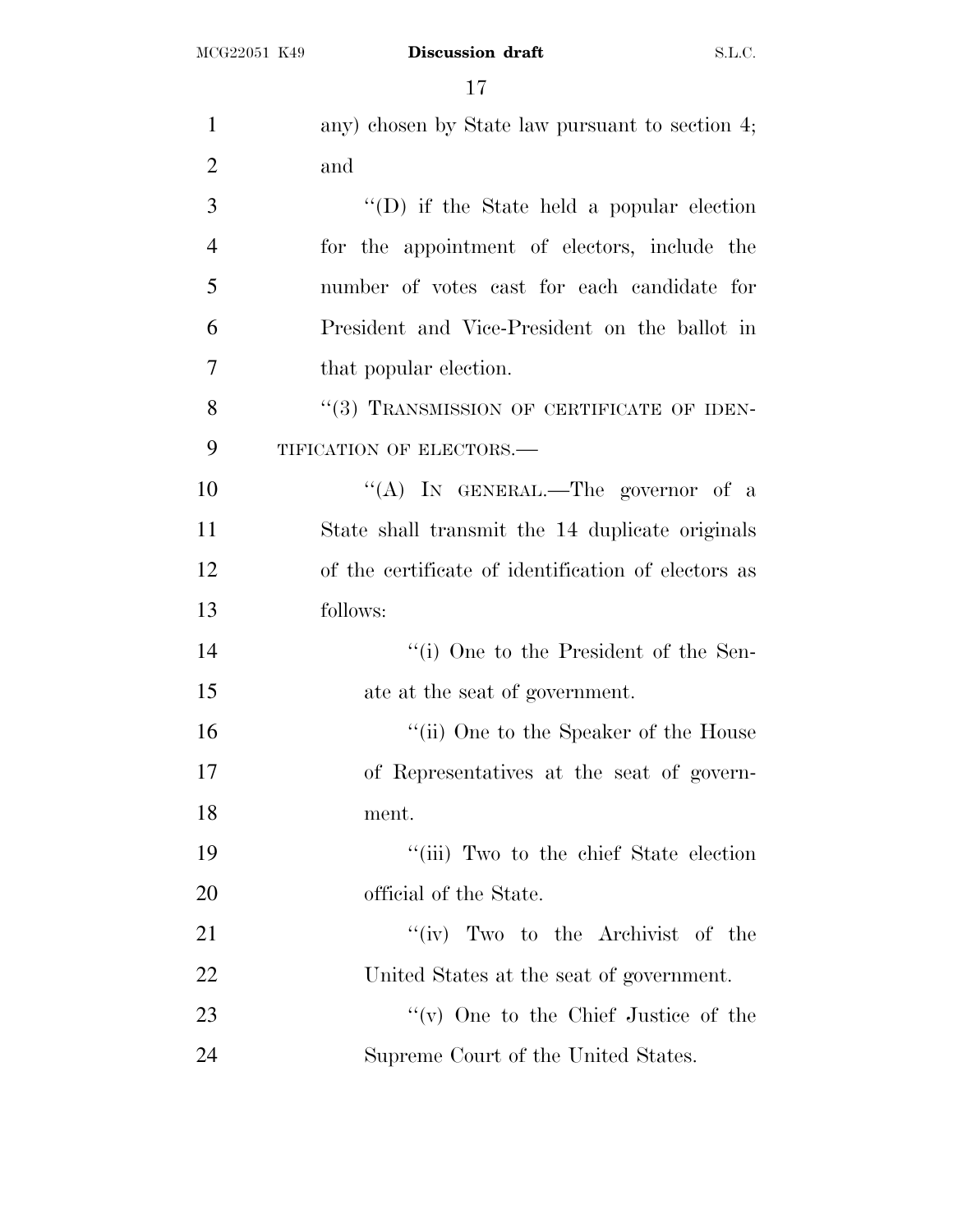| $\mathbf{1}$   | $``(\vec{vi})$ Seven to the electors of the     |
|----------------|-------------------------------------------------|
| $\overline{2}$ | State identified therein.                       |
| 3              | "(B) TIME AND MANNER OF TRANS-                  |
| $\overline{4}$ | MISSION.-                                       |
| 5              | "(i) IN GENERAL.—The governor of                |
| 6              | the State shall transmit each duplicate         |
| $\tau$         | original certificate of identification of elec- |
| 8              | tors as soon as practicable after the final     |
| 9              | determination of the appointment of elec-       |
| 10             | tors under section 5 has been made.             |
| 11             | "(ii) CERTIFICATES TRANSMITTED TO               |
| 12             | PERSONS OTHER THAN ELECTORS.—In the             |
| 13             | case of any duplicate original certificate of   |
| 14             | identification of electors described in         |
| 15             | clauses (i) through (v) of subparagraph         |
| 16             | (A), the duplicate original certificate of      |
| 17             | identification of electors shall be trans-      |
| 18             | mitted—                                         |
| 19             | "(I) under the State seal in the                |
| 20             | most expeditious secure manner avail-           |
| 21             | able; and                                       |
| 22             | "(II) no later than the $3$ days                |
| 23             | after the date of the final determina-          |
| 24             | tion made pursuant to section 5.                |
|                |                                                 |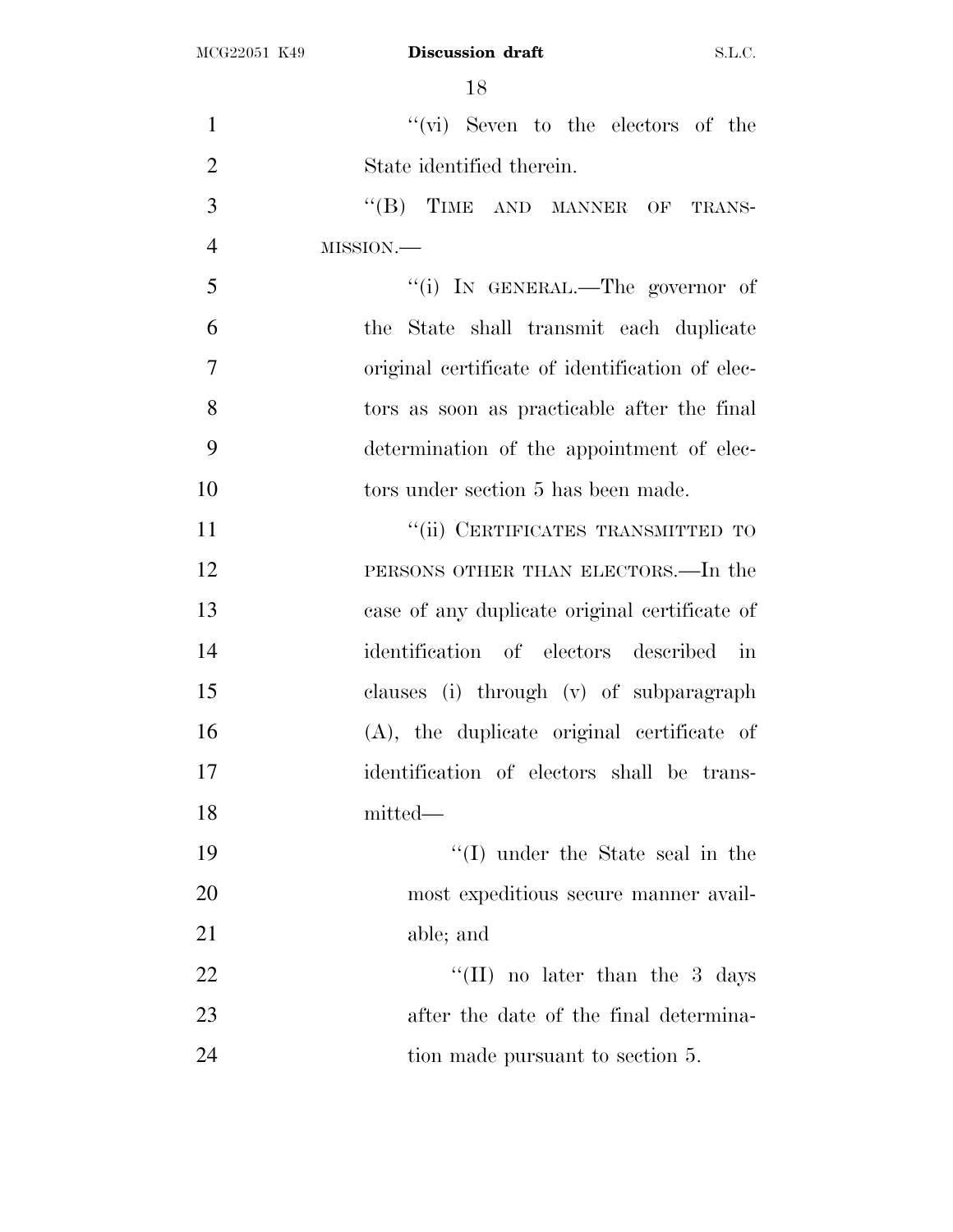| $\mathbf{1}$   | "(iii) CERTIFICATES TRANSMITTED TO                  |
|----------------|-----------------------------------------------------|
| $\overline{2}$ | ELECTORS.—In the case of the duplicate              |
| 3              | original certificates of identification of elec-    |
| $\overline{4}$ | tors described in subparagraph $(A)(\vec{v})$ , the |
| 5              | duplicate original certificate of identifica-       |
| 6              | tion of electors shall be transmitted no            |
| 7              | later than the date set forth for the meet-         |
| 8              | ing of electors under section 7.                    |
| 9              | $\cdot\cdot$ (4) FAILURE TO ISSUE OR TRANSMIT.—     |
| 10             | "(A) IN GENERAL.—If the governor of a               |
| 11             | State fails to execute the duties under this sub-   |
| 12             | section by the date applicable under paragraph      |
| 13             | $(3)(B)$ , the chief State election official of the |
| 14             | State shall execute such duties within one day      |
| 15             | fo the governor's failure.                          |
| 16             | "(B) FAILURE BY CHIEF STATE ELECTION                |
| 17             | OFFICIAL.—If the governor fails to execute the      |
| 18             | duties under this subsection by the date appli-     |
| 19             | cable under paragraph $(3)(B)$ and the chief        |
| 20             | State election official fails to execute the duties |
| 21             | under subparagraph $(A)$ , then any candidate for   |
| 22             | President or Vice President on the ballot in        |
| 23             | that State may bring an action in the Federal       |
| 24             | district court of the district in which the State   |
| 25             | capital of the State whose determination is at      |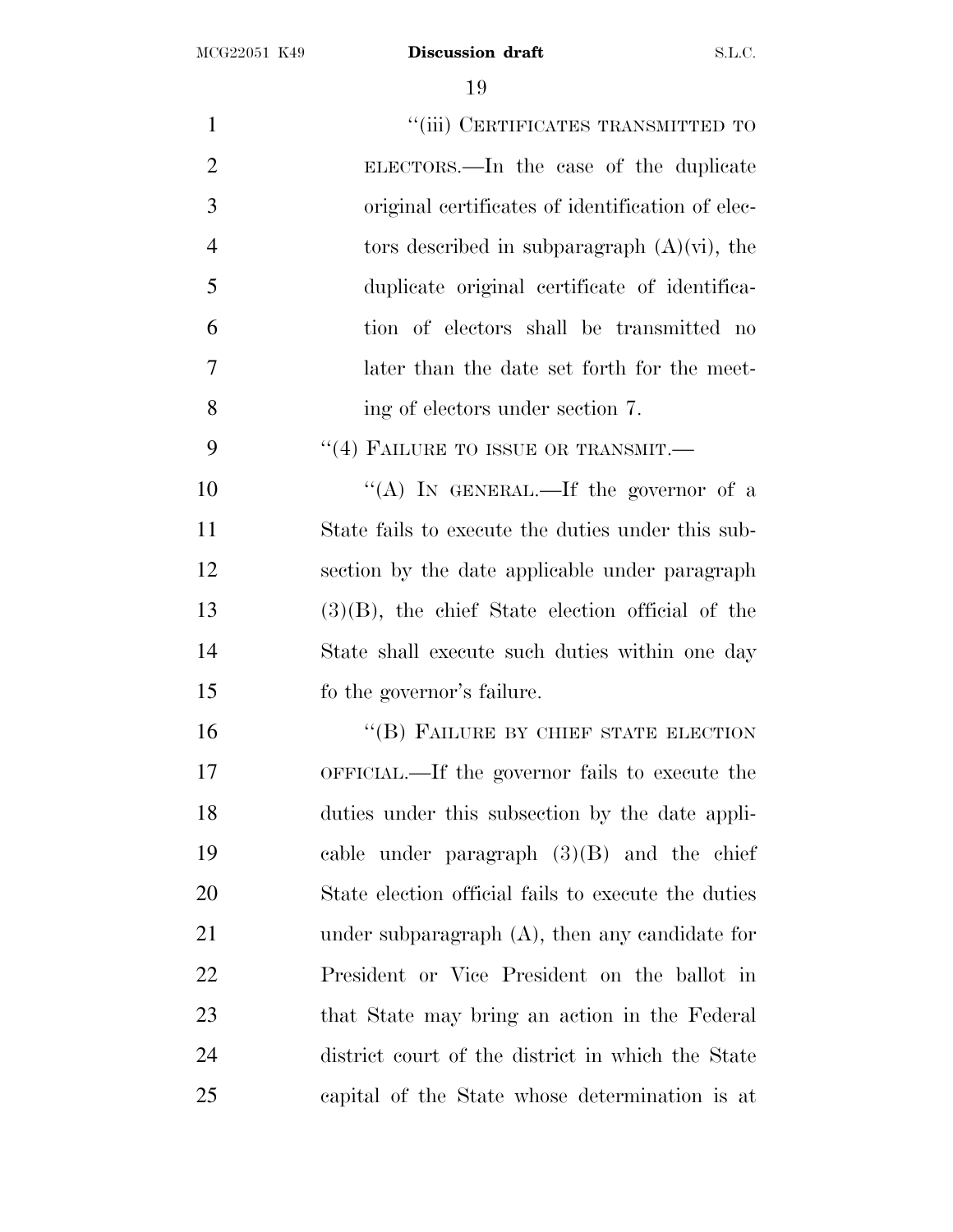issue is located or the Federal district court for the District of Columbia seeking declaratory, injunctive, or other appropriate equitable relief to ensure the identity of the electors listed on the certificate of identification reflects the final determination under section 5. Any judgment in such action, if neither stayed nor modified on appeal, shall be treated for purposes of this chapter in the same manner as a certificate of identification of electors issued under this sec- tion, and the court shall direct the preparation and transmission of, or itself prepare and trans- mit, any document required to effectuate the judgment. 15 "(b) DUTIES OF THE ARCHIVIST OF THE UNITED STATES.—The Archivist of the United States shall—  $\frac{17}{2}$   $\frac{17}{2}$  with respect to the certificates transmitted by the governor of each State under subsection (a)—  $"$ (A) preserve for one year, as part of the public records of his office, one such certificate; and  $\langle (B) \rangle$  hold the other such certificate subject 23 to the order of the President of the Senate;  $\frac{1}{2}$  ensure that the certificates preserved under paragraph  $(1)(A)$  are open to public inspec-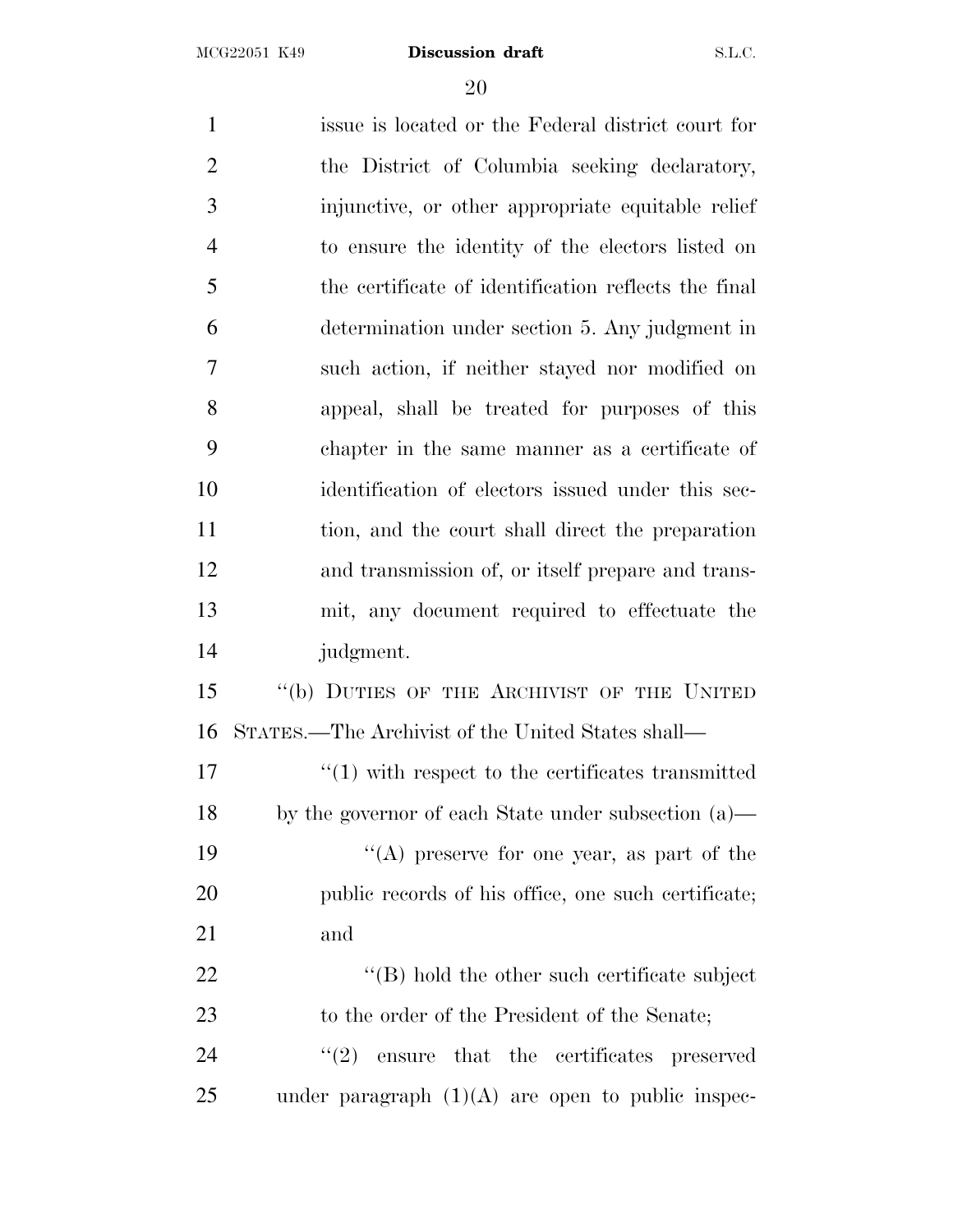| $\mathbf{1}$   | tion, including in an online and accessible format, as    |
|----------------|-----------------------------------------------------------|
| $\overline{2}$ | soon as practicable upon receipt; and                     |
| 3              | $\cdot$ (3) transmit to the two Houses of Congress        |
|                |                                                           |
| $\overline{4}$ | copies in full of each and every such certificate         |
| 5              | transmitted under subsection (a) at the first meeting     |
| 6              | of the Congress next following the date set forth for     |
| 7              | the meeting of electors under section 7.                  |
| 8              | "(c) DUTIES OF CHIEF STATE ELECTION OFFI-                 |
| 9              | CIAL.—The chief State election official of a State shall— |
| 10             | $\lq(1)$ with respect to the duplicate original cer-      |
| 11             | tificates transmitted by the State's governor under       |
| 12             | subsection $(a)$ —                                        |
| 13             | "(A) preserve for one year, as part of the                |
| 14             | public records of his office, one such certificate;       |
| 15             | and                                                       |
| 16             | "(B) hold the other such duplicate original               |
| 17             | certificate subject to the order of the President         |
| 18             | of the Senate; and                                        |
| 19             | $\lq(2)$ ensure that the duplicate original certifi-      |
| 20             | cate preserved under paragraph $(1)(A)$ is open to        |
| 21             | public inspection, including in an online and acces-      |
| 22             | sible format, as soon as practicable upon receipt.";      |
| 23             | $(3)$ in section 7, by striking "the first Monday"        |
| 24             | after the second Wednesday in December next fol-          |
| 25             | lowing their appointment" and inserting "the twen-        |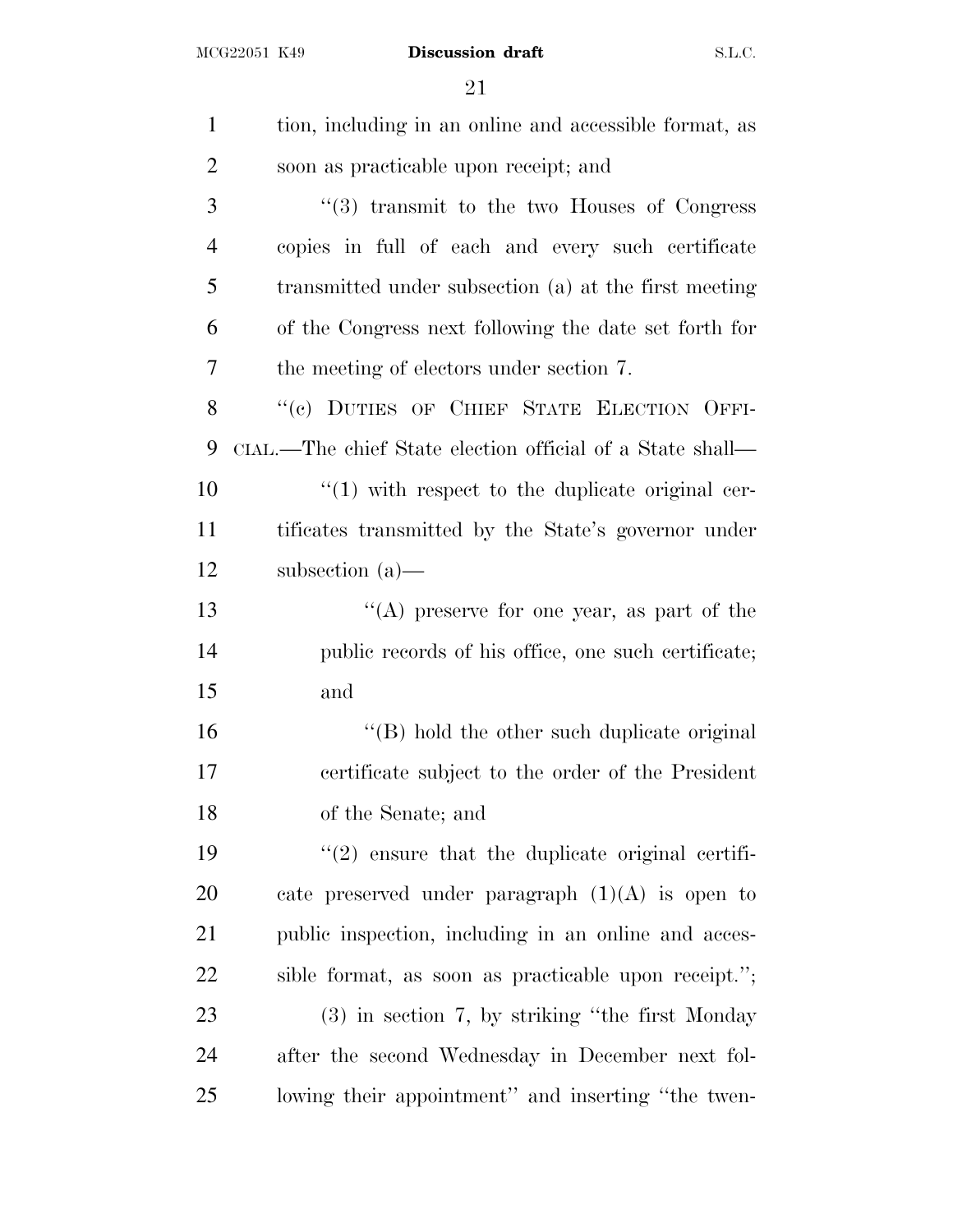ty-ninth day of December of the year in which elec-2 tion day occurs"; (4) by striking section 9 and inserting the fol- lowing: **''§ 9. Certificates of votes for President and Vice President** ''(a) I<sup>N</sup> GENERAL.—The electors shall make and sign 7 duplicate original certificates of recorded electoral votes, each of which certificates shall contain two distinct lists, one of the votes for President and the other of the votes for Vice President. ''(b) IDENTIFICATION OF VOTES.—Each list included under subsection (a) shall identify the candidates for which each elector voted.''. (5) in section 10— (A) by striking ''The electors'' and insert- ing the following: ''(a) INNER ENVELOPE.—The electors''; and (B) by adding at the end the following new subsection: ''(b) OUTER ENVELOPE.—The electors shall annex to each of the sealed certificates of votes under subsection (a) one of the duplicate original certificates of identifica- tion of electors provided to the electors under section  $25 \text{ } 6(a)(3)(A)(vi)$ , together with the identification of any al-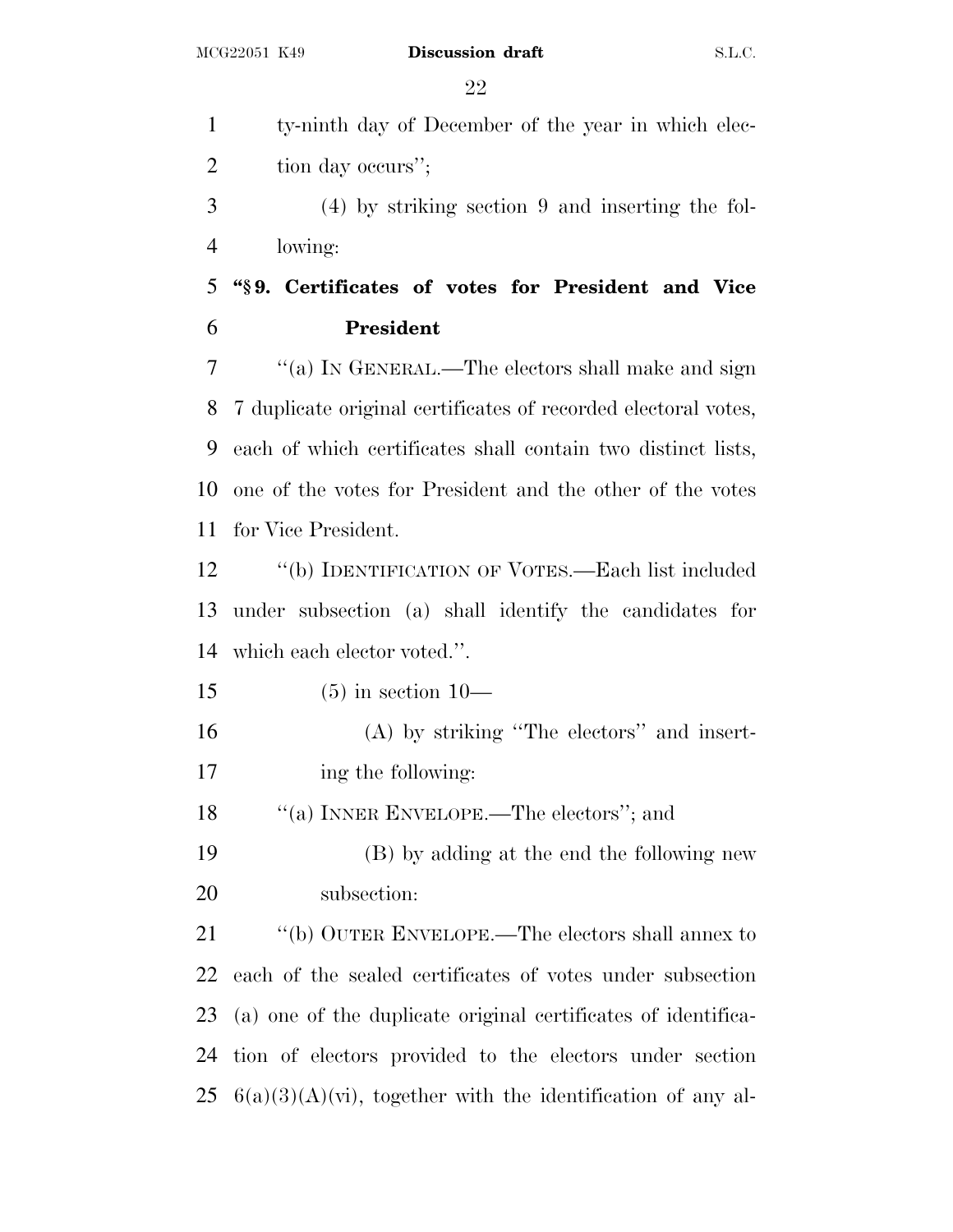ternate elector who has filled a vacancy, and place each

 sealed certificate of votes and annexed duplicate original certificate of identification of electors into a separate outer envelope.''; (6) in section 11— (A) by striking ''the lists attached thereto'' and inserting ''the certificates of identification 8 of electors annexed thereto''; (B) by striking ''registered mail'' each place it appears and inserting ''the most expedi-11 tious secure method available''; (C) by inserting ''and one of the same to the Speaker of the House of Representatives at the seat of government'' after ''President of the 15 Senate at the seat of government"; (D) by striking ''secretary of state'' and inserting ''chief State election official''; and (E) by striking ''the judge of the district in which the electors shall have assembled'' and inserting ''the Chief Justice of the Supreme Court''; (7) in section 12— (A) by striking ''certificate of vote and list mentioned in sections 9 and 11'' and inserting ''certificate of vote and certificate of identifica-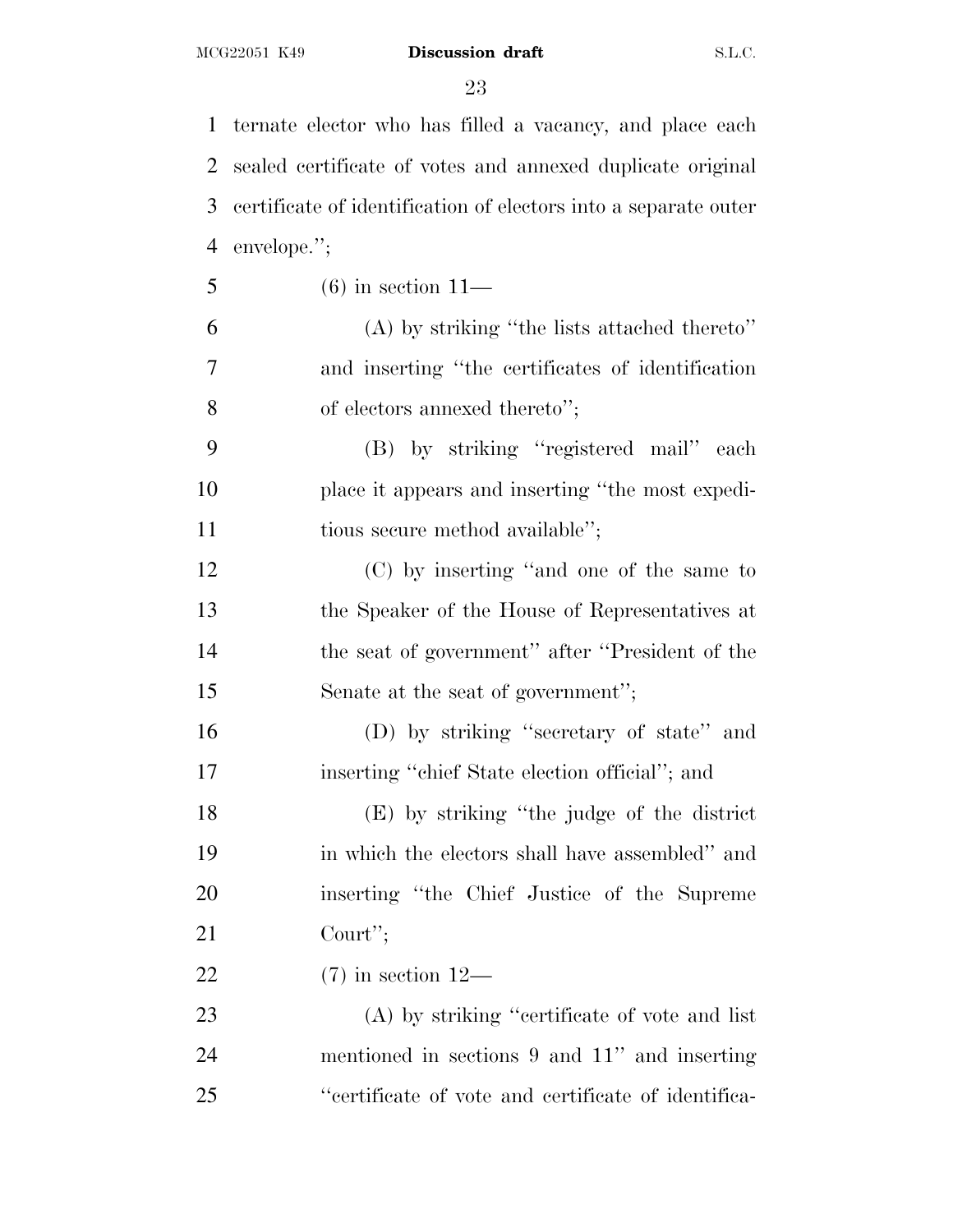| $\mathbf{1}$   | tion of electors described in sections 9, 10, and  |
|----------------|----------------------------------------------------|
| $\overline{2}$ | 11";                                               |
| 3              | (B) by striking "the fourth Wednesday in           |
| $\overline{4}$ | December," and inserting "January 3rd";            |
| 5              | (C) by striking "secretary of state" and in-       |
| 6              | serting "chief State election official"; and       |
| $\tau$         | (D) by striking "registered mail" and in-          |
| 8              | serting "the most expeditious method avail-        |
| 9              | able".                                             |
| 10             | $(8)$ in section 13—                               |
| 11             | (A) by striking "the fourth Wednesday in           |
| 12             | December," and inserting "January 4th";            |
| 13             | (B) by striking "the district judge" and in-       |
| 14             | serting "Chief Justice";                           |
| 15             | (C) by striking "such judge" and inserting         |
| 16             | "the Chief Justice"; and                           |
| 17             | (D) in the heading thereof, by striking            |
| 18             | "district judge" and inserting "Chief Jus-         |
| 19             | tice";                                             |
| 20             | $(9)$ by striking sections 14 and 15 and inserting |
| 21             | the following:                                     |
| 22             | "§15. Counting of electors' votes in Congress      |
| 23             | "(a) JOINT SESSION OF CONGRESS.—                   |
| 24             | "(1) IN GENERAL.—Congress shall be in ses-         |
| 25             | sion on the sixth day of January succeeding every  |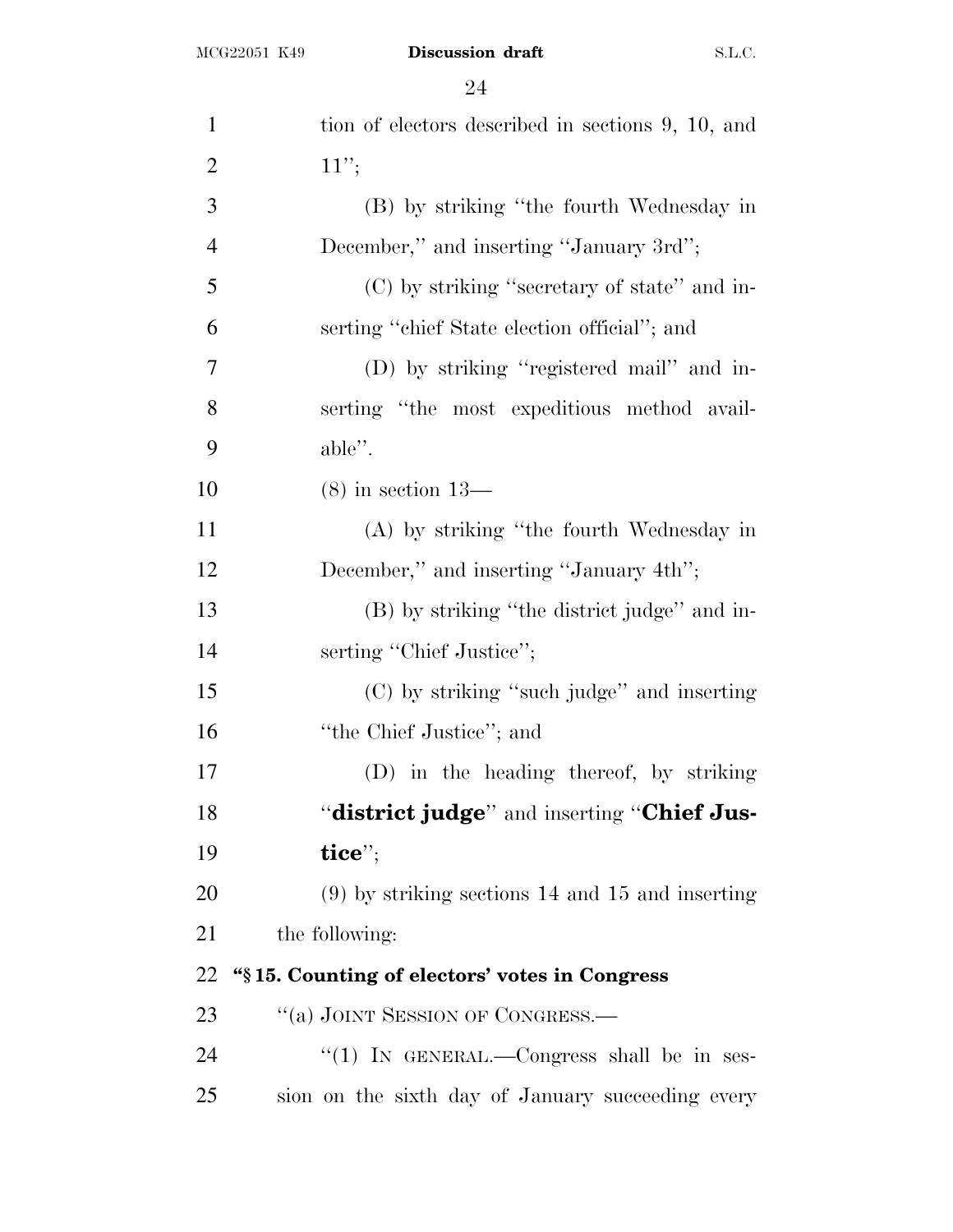meeting of the electors and the Senate and House of Representatives shall meet in the Hall of the House of Representatives at the hour of 1 o'clock in the afternoon on that day.  $\frac{17}{2}$  PRESIDING OFFICER. ''(A) IN GENERAL.—Except as provided in subparagraph (B), the President pro tempore of the Senate shall be the presiding officer at the joint meeting of the Senate and House of Rep- resentatives referred to in paragraph (1). 11 "(B) RECUSAL.—If the President pro tem- pore of the Senate is a candidate for President or Vice President, the next most senior member of the majority party in the Senate who is not a candidate for President or Vice President shall preside. 17 "(3) DEBATE PROHIBITED.—No debate shall be allowed during the joint meeting referred to in para- graph (1), except when the Houses separate to con- sider objections properly received under subsection 21 (e)(2). 22 "(4) TELLERS.—At the joint meeting of the Senate and House of Representatives referred to in paragraph (1), there shall be present two tellers pre-viously appointed on the part of the Senate and two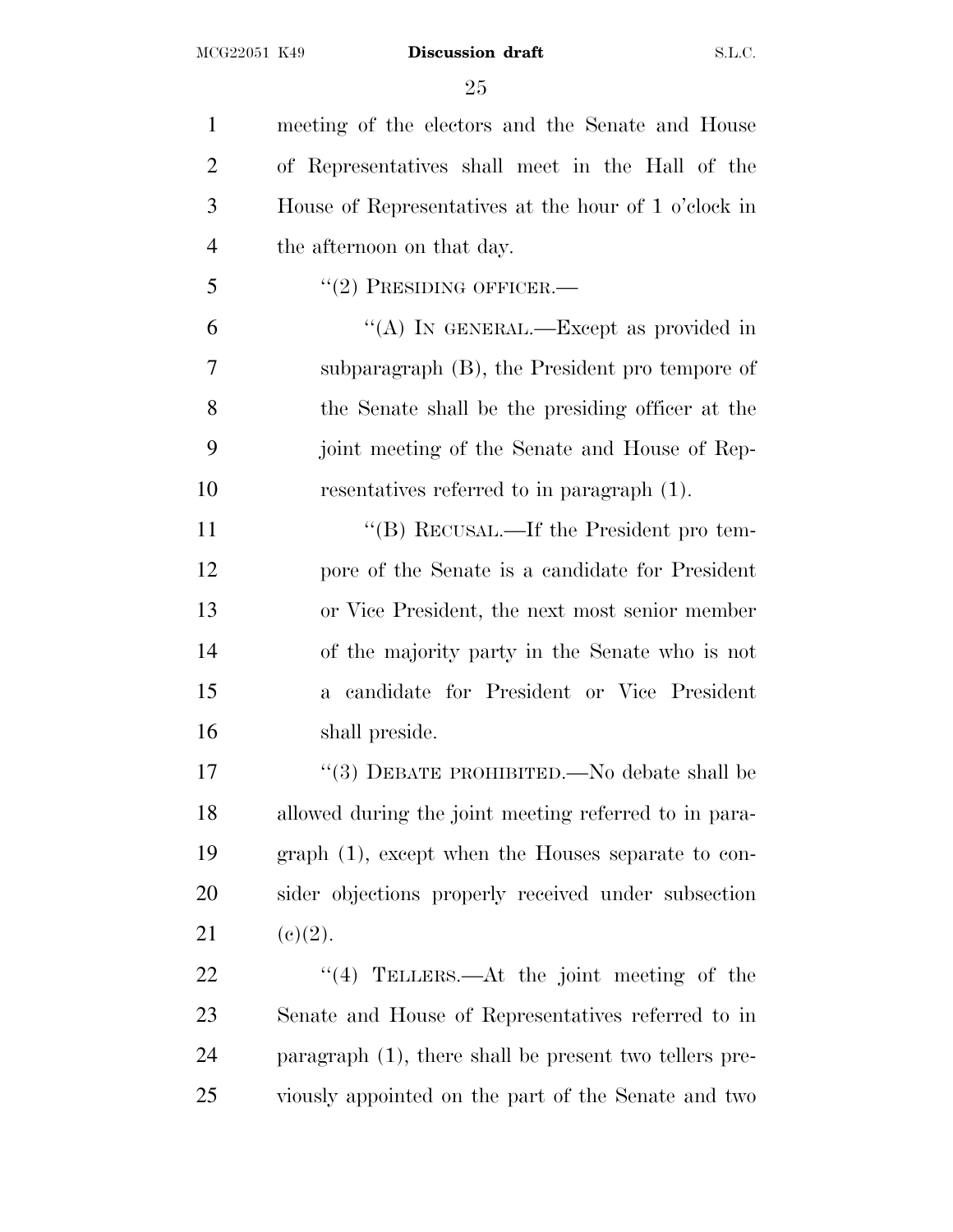tellers previously appointed on the part of the House of Representatives.

3 "(5) POWERS OF PRESIDENT OF SENATE AND PRESIDING OFFICER.—Neither the President of the Senate nor the presiding officer shall have any power to determine or otherwise resolve disputes over the proper list of electors, the validity of elec- tors, or the votes of electors outside of the proce-dures in this section.

 ''(b) PROCEDURE FOR RECORDING AND TALLYING ELECTORAL VOTES.—At the joint meeting of the Senate and House of Representatives referred to in subsection (a), the following shall occur:

14 "(1) PRESENTATION OF ELECTORAL CERTIFI- CATES.—In the alphabetical order of the States, the Secretary of the Senate shall open in the presence of the tellers the outer envelope containing for a State the certificate of identification of electors and the sealed certificate of votes provided to the Presi- dent of the Senate under section 11, and shall make a preliminary determination that the State has sub- mitted its list of electors which list shall have been previously made available to the members of the Senate and the House of Representatives. The Sec-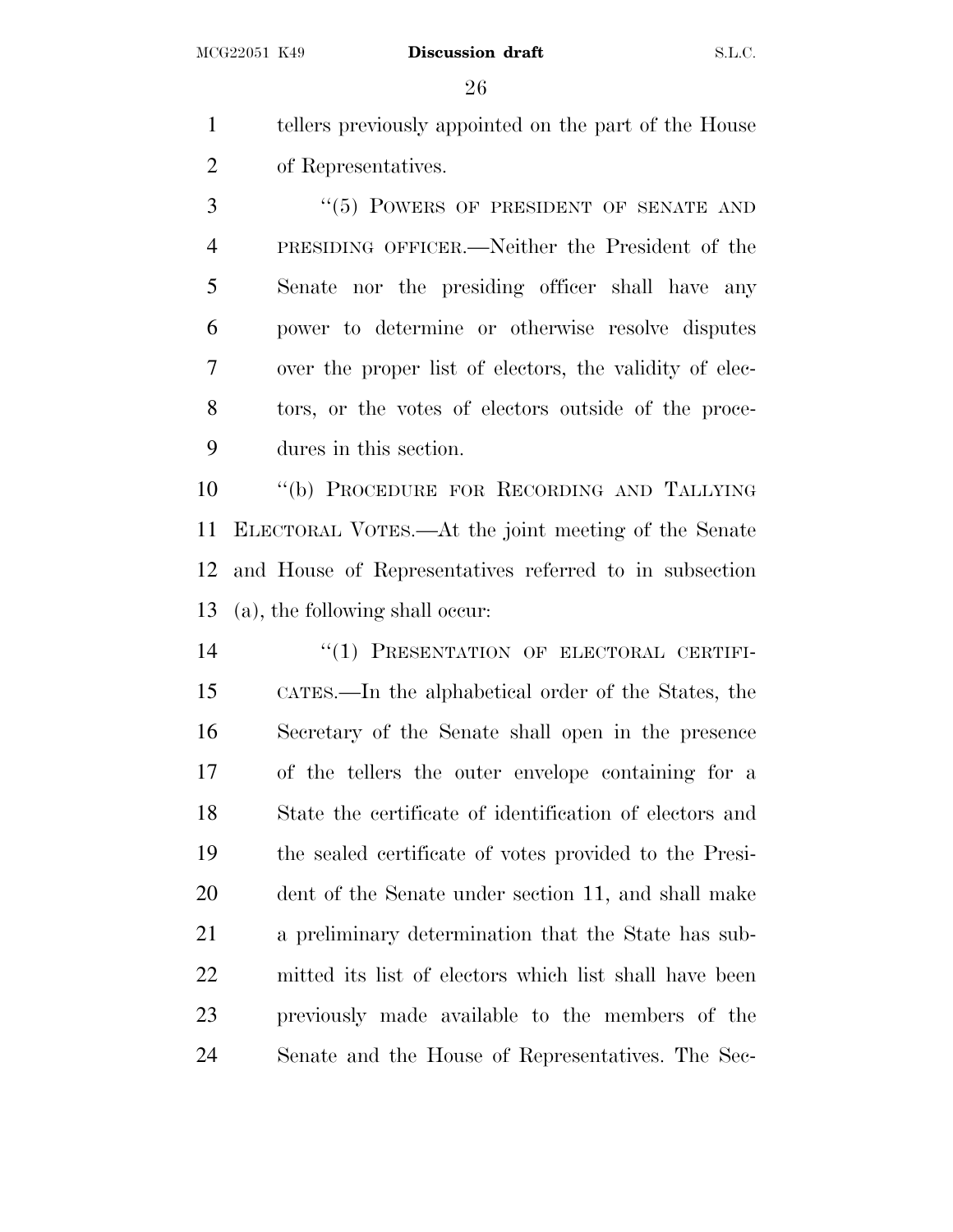| $\mathbf{1}$   | retary of the Senate shall leave the inner envelope     |
|----------------|---------------------------------------------------------|
| $\overline{2}$ | containing the certificate of votes sealed.             |
| 3              | "(2) CALL FOR OBJECTIONS.—After the Sec-                |
| 4              | retary of the Senate has made the preliminary deter-    |
| 5              | mination under paragraph (1) with respect to a          |
| 6              | State, the presiding officer shall call for objections  |
| 7              | to the validity of the certificate of identification of |
| 8              | electors of such State. No objection shall be in order  |
| 9              | unless such objection meets the requirements of sub-    |
| 10             | section $(e)(1)$ . If an objection is made, such objec- |
| 11             | tion shall be resolved as provided in subsection        |
| 12             | (c)(2).                                                 |
| 13             | $\cdot\cdot(3)$ UNSEALING OF CERTIFICATE OF VOTES.—     |
| 14             | "(A) IN GENERAL.—The Secretary of the                   |
| 15             | Senate shall present to the President of the            |
| 16             | Senate—                                                 |
| 17             | "(i) if no objection is made, or if no                  |
| 18             | objection is sustained, with respect to the             |
| 19             | certificate of identification of electors of a          |
| 20             | State, the inner envelope containing the                |
| 21             | sealed certificate of votes of the electors of          |
| 22             | such State; and                                         |
| 23             | "(ii) if, after resolution of any objec-                |
| 24             | tion, an alternative certificate of electors            |
| 25             | has been determined to be the valid certifi-            |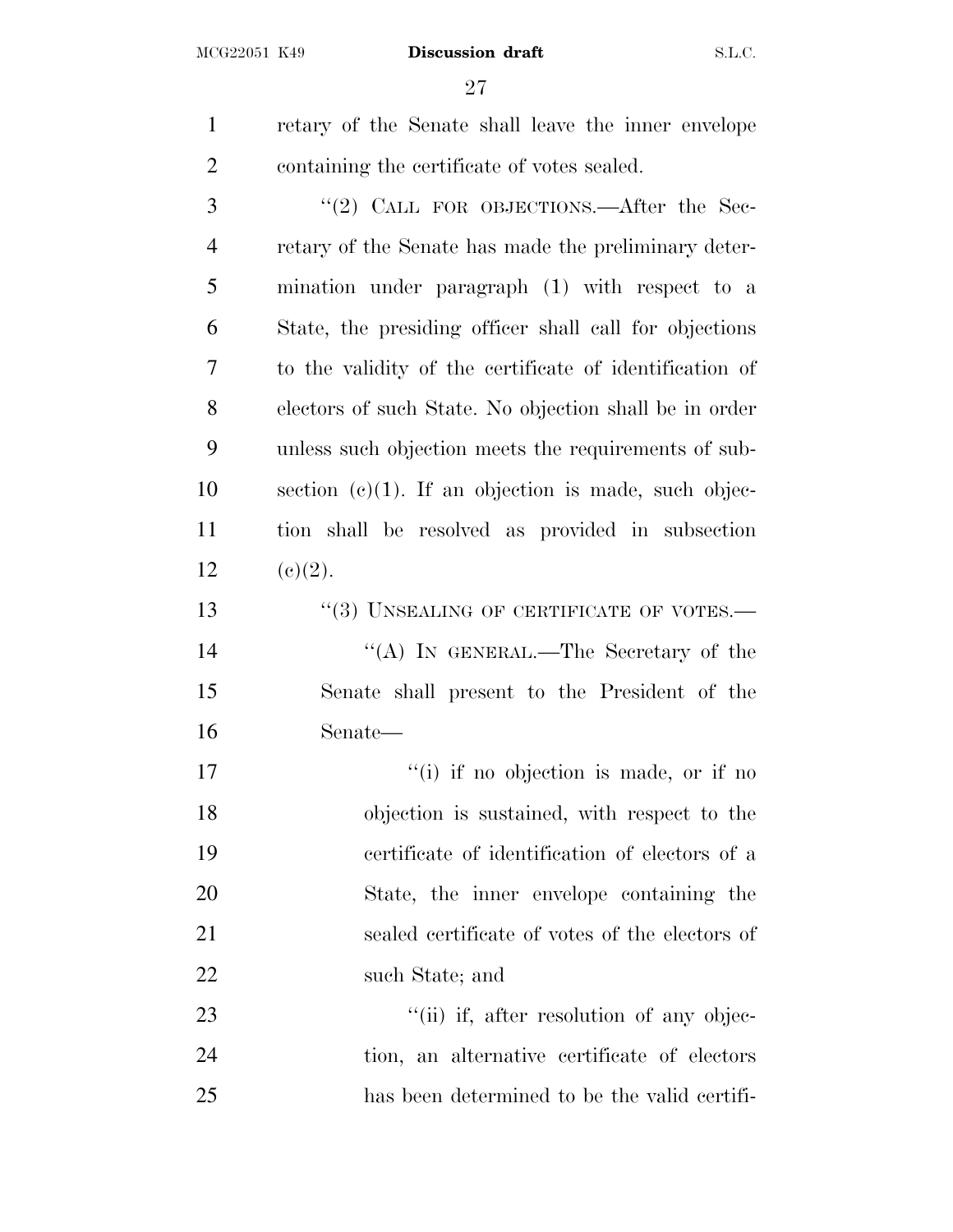cate of identification of electors from such State, the sealed certificate of votes of such alternative electors.

4 "(B) OBJECTIONS SUSTAINED ONLY WITH RESPECT TO SPECIFIC ELECTORS.—If any indi- vidual elector on the certificate of identification of electors accompanying a sealed certificate of electoral votes is invalid pursuant to subsection (c), the Secretary of the Senate shall announce the name or names of such invalid electors be- fore presenting such sealed certificate to the President of the Senate.

13 "(C) OPENING OF CERTIFICATE OF VOTES.—The President of the Senate shall, in the presence of the Senate and House of Rep- resentatives, open the certificate of votes. The President of the Senate shall then hand the cer-18 tificate to the tellers.

19 "(4) READING OF CERTIFICATE BY TELLERS.— The tellers shall read the certificate in the presence and hearing of the two Houses, after which the pre- siding officer shall call for objections to any votes. No objections shall be in order unless such objection 24 meets the requirements of subsection  $(d)(1)$ .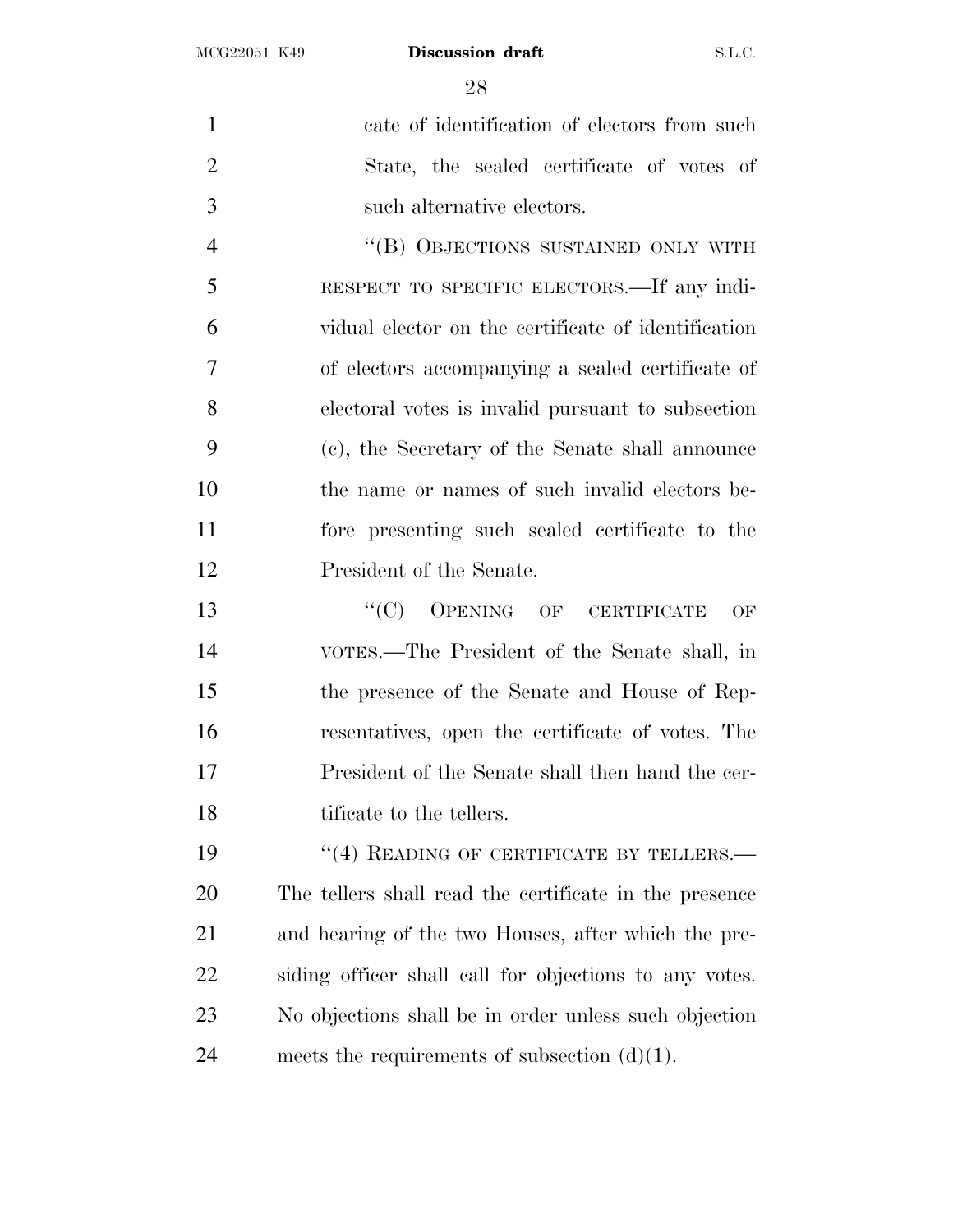1 "(5) RECORDING OF VOTES. Upon resolution of objections (if any) under paragraph (4), the tell- ers shall make a list of the votes from the said cer- tificates, disregarding any votes deemed invalid pur- suant to an objection sustained under subsection (c)  $6 \quad \text{or (d).}$ 

 $\frac{7}{6}$   $\frac{1}{100}$   $\frac{1}{100}$   $\frac{1}{100}$   $\frac{1}{100}$   $\frac{1}{100}$   $\frac{1}{100}$   $\frac{1}{100}$   $\frac{1}{100}$   $\frac{1}{100}$   $\frac{1}{100}$   $\frac{1}{100}$   $\frac{1}{100}$   $\frac{1}{100}$   $\frac{1}{100}$   $\frac{1}{100}$   $\frac{1}{100}$   $\frac{1}{100}$   $\frac{1}{1$ 

8 "(A) IN GENERAL.—Each envelope con- taining the electoral votes for a State shall be acted upon in such manner, in the alphabetical order of the States, and the tellers shall aggre- gate the votes listed. The result of the same shall be delivered to the presiding officer, who shall thereupon announce the result of the vote.

15 "(B) EXCLUSION OF VOTES TO WHICH OB- JECTION SUSTAINED.—In determining whether a person has received a majority of validly ap- pointed electors, the calculation of the total number of validly appointed electors shall ex- clude all electors for which an objection under 21 subsection (c)(1) has been sustained without re- placement by an alternative under subsection 23 (c)(2).

24 "(7) DECLARATION OF RESULTS.—The pre-siding officer shall declare the persons who have re-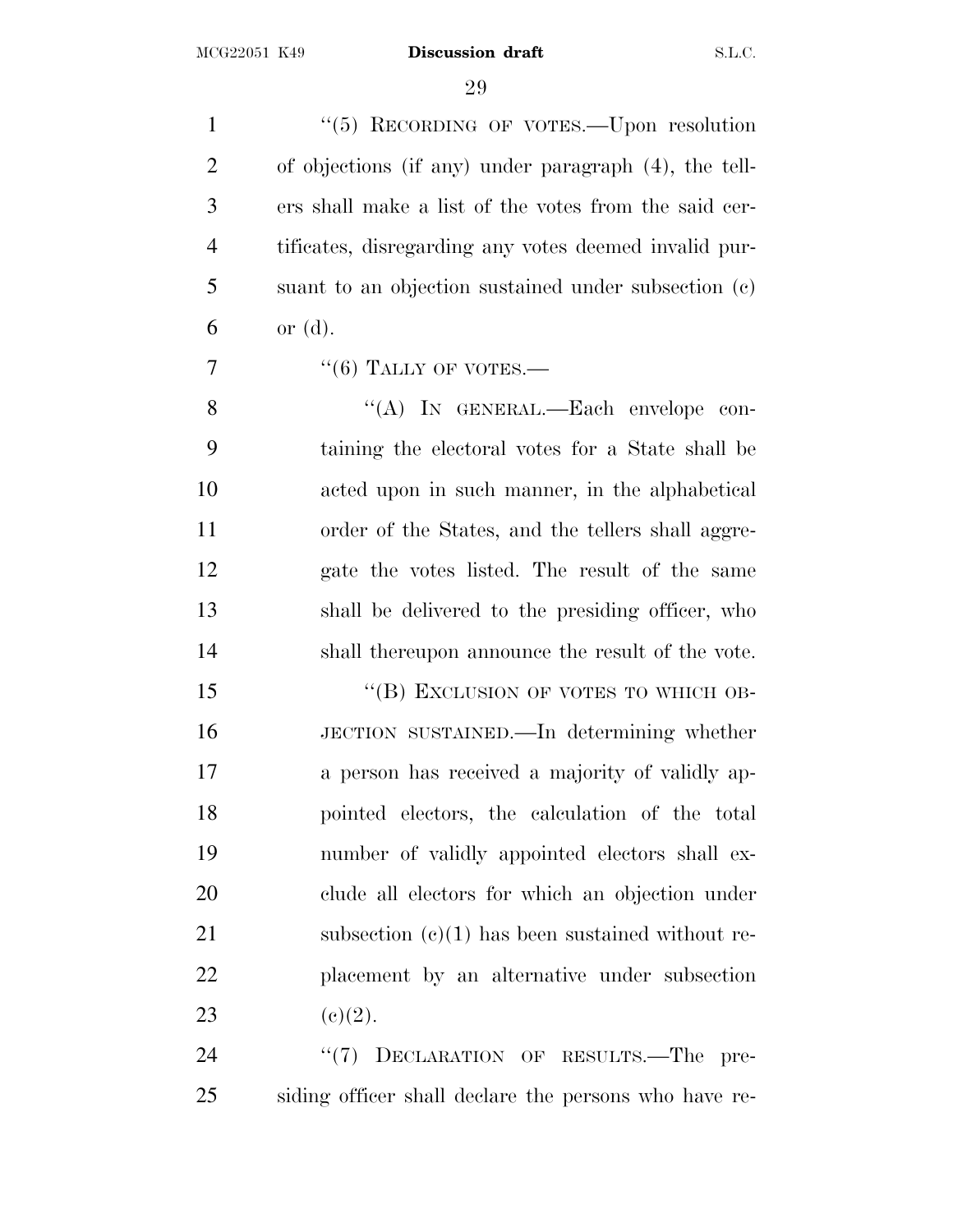| $\mathbf{1}$   | ceived the votes of a majority of validly appointed     |
|----------------|---------------------------------------------------------|
| $\overline{2}$ | electors, if any, to be elected President and Vice      |
| 3              | President of the United States, which announcement      |
| $\overline{4}$ | shall be deemed a sufficient declaration of the per-    |
| 5              | sons, if any, elected President and Vice President of   |
| 6              | the United States. Such announcement, together          |
| 7              | with a list of the votes, shall be entered on the Jour- |
| 8              | nals of the two Houses.                                 |
| 9              | "(c) CONSIDERATION OF OBJECTIONS TO IDENTI-             |
| 10             | FICATION OF ELECTORS.                                   |
| 11             | $``(1)$ REQUIREMENTS FOR OBJECTIONS.—                   |
| 12             | "(A) IN GENERAL.—An objection meets                     |
| 13             | the requirements of this paragraph and shall be         |
| 14             | considered only if the objection—                       |
| 15             | $f'(i)$ is made in writing;                             |
| 16             | "(ii) is signed by not less than one-                   |
| 17             | third of the Senators duly chosen and                   |
| 18             | sworn and one-third of the Members of the               |
| 19             | House of Representatives duly chosen and                |
| 20             | sworn; and                                              |
| 21             | "(iii) states, clearly and concisely, and               |
| 22             | without argument, one of the following                  |
| 23             | grounds:                                                |
| 24             | "(I) The certificate of identifica-                     |
| 25             | tion of electors contained in the enve-                 |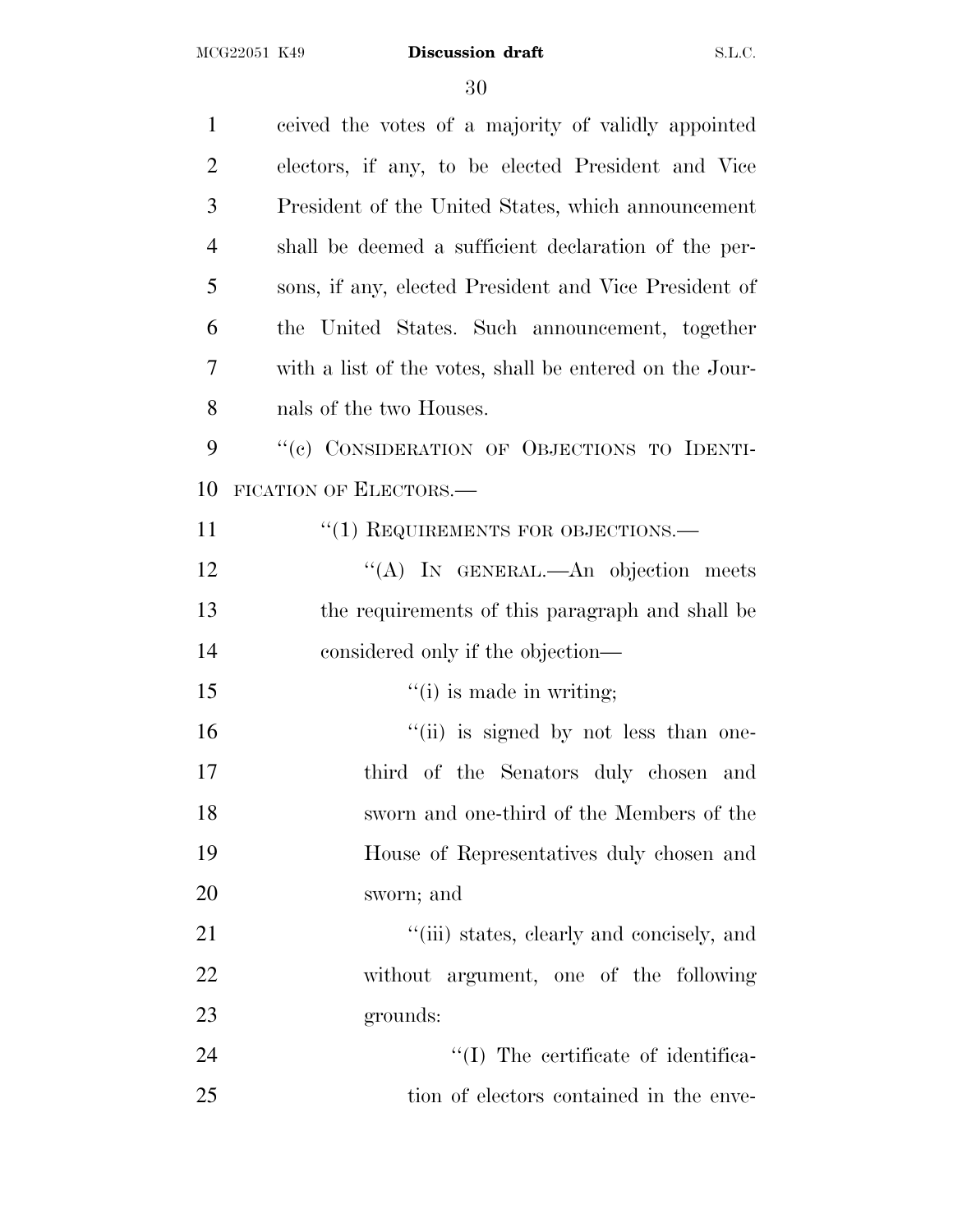1 lope opened by the Secretary of the Senate under subsection (b) is not the valid certificate of identification of electors of the State, as determined under subparagraph (B). ''(II) An individual elector on the certificate of identification of electors is ineligible to serve in that capacity under Article II, section 1, clause 2 of the Constitution, or section 3 of the Fourteenth Amendment to the Con- stitution. ''(B) VALID.—For purposes of subpara-14 graph  $(A)(iii)(I)$ : ''(i) If a certificate of identification of electors from a State has not been fur- nished pursuant to section 6, then such certificate shall not be a valid certificate under this subparagraph.  $\frac{1}{1}$  The a certificate of identification of electors of a State has been furnished pur-22 suant to section 6 and no other certificate of identification of electors from such State has also been furnished pursuant to such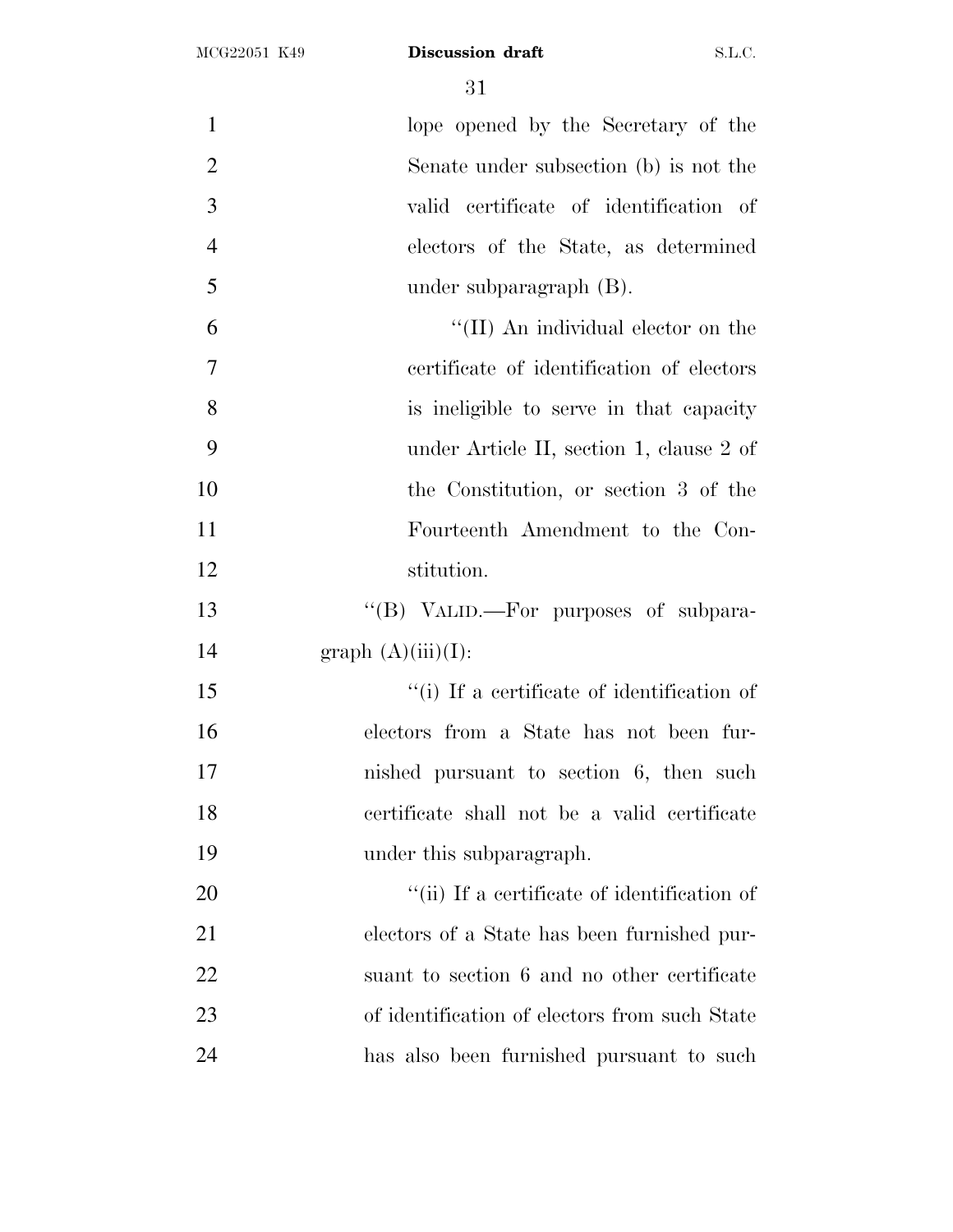| $\mathbf{1}$<br>section, then such certificate shall be the |
|-------------------------------------------------------------|
| $\mathbf{2}$<br>valid certificate under this subparagraph.  |
| 3<br>"(iii) If more than one certificate of                 |
| $\overline{4}$<br>identification of electors has been fur-  |
| 5<br>nished pursuant to section 6—                          |
| 6<br>"(I) if one such certificate has                       |
| 7<br>been issued pursuant to the final                      |
| 8<br>order of a Federal court not subject                   |
| 9<br>to a stay or reversal on appeal, or is                 |
| 10<br>the subject of an affirmative declara-                |
| 11<br>tion of validity by the final order of a              |
| 12<br>Federal court not subject to a stay or                |
| 13<br>reversal on appeal, that certificate                  |
| 14<br>shall be valid except as subject to an                |
| 15<br>objection under subparagraph                          |
| 16<br>(A)(iii)(II);                                         |
| 17<br>$\lq\lq$ (II) if no such certificate is               |
| 18<br>valid under subclause (I), but one                    |
| 19<br>such certificate reflects the State's                 |
| 20<br>final determination pursuant to sec-                  |
| 21<br>tion $5(a)$ , including such successors or            |
| 22<br>substitutes as have been appointed in                 |
| 23<br>the case of a vacancy to fill such va-                |
| 24<br>cancy in the mode provided by the                     |
| 25<br>laws of the State, that certificate shall             |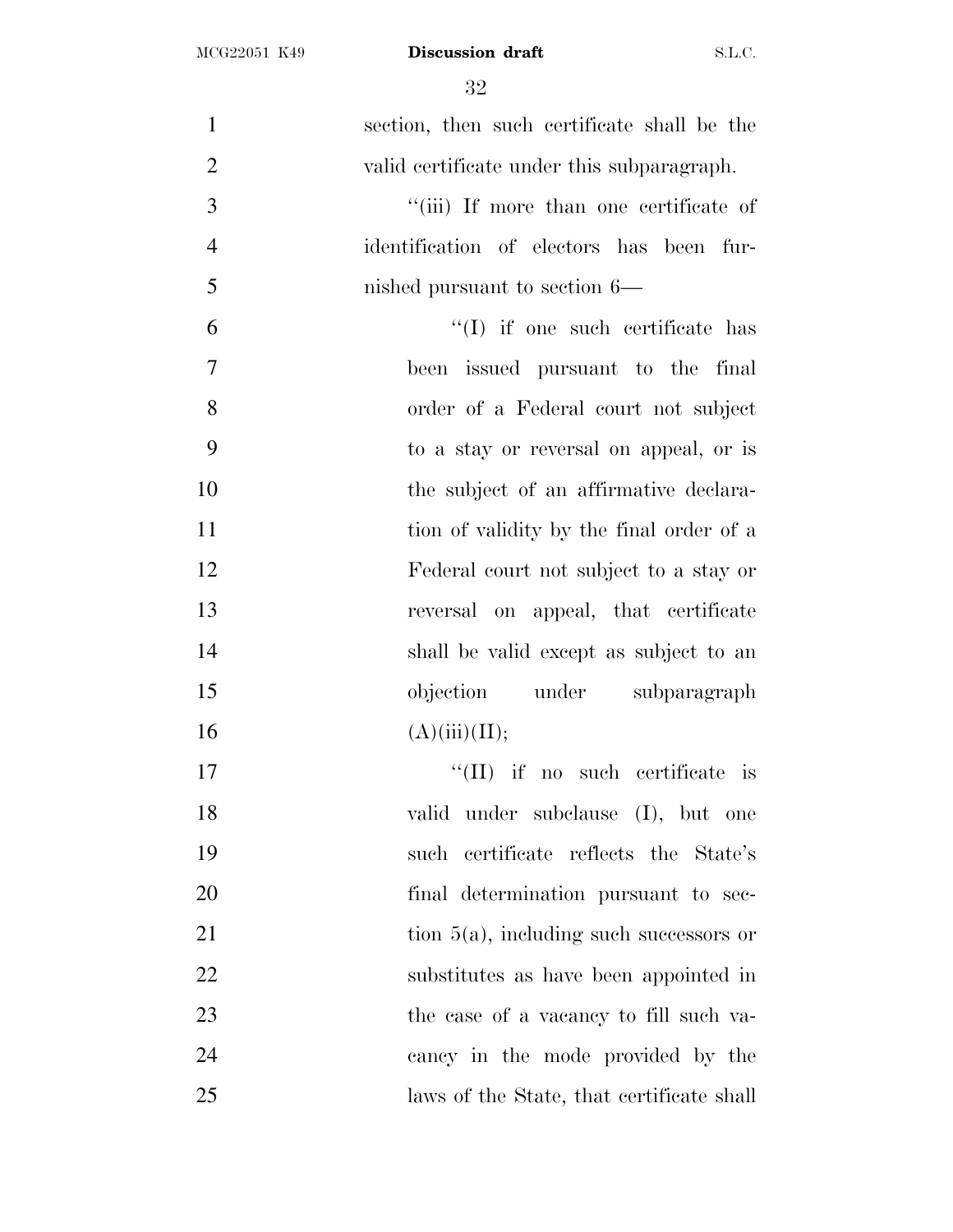| $\mathbf{1}$   | be valid except as subject to an objec-            |
|----------------|----------------------------------------------------|
| $\overline{2}$ | tion under subparagraph $(A)(iii)(II);$            |
| 3              | and                                                |
| $\overline{4}$ | "(III) if no such certificate is                   |
| 5              | valid under subclauses $(I)$ or $(II)$ , no        |
| 6              | such certificate shall be valid.                   |
| 7              | "(2) PROCEDURE FOR RESOLVING OF OBJEC-             |
| 8              | TIONS.-                                            |
| 9              | "(A) IN GENERAL.—If there are one or               |
| 10             | more objections to any certificate of identifica-  |
| 11             | tion of electors which meet the requirements of    |
| 12             | paragraph (1), the Senate shall thereupon with-    |
| 13             | draw, and all such objections shall be submitted   |
| 14             | to the Senate for its decision; and the Speaker    |
| 15             | of the House of Representatives shall, in like     |
| 16             | manner, submit such objections to the House of     |
| 17             | Representatives for its decision. When the two     |
| 18             | Houses separate to decide upon an objection or     |
| 19             | objections that have been properly received pur-   |
| 20             | suant to this section, each Senator and Rep-       |
| 21             | resentative may speak to each objection for up     |
| 22             | to five minutes, and not more than once. After     |
| 23             | such debate shall have lasted two hours the pre-   |
| 24             | siding officer of each House shall call the objec- |
| 25             | tion to a vote without further debate.             |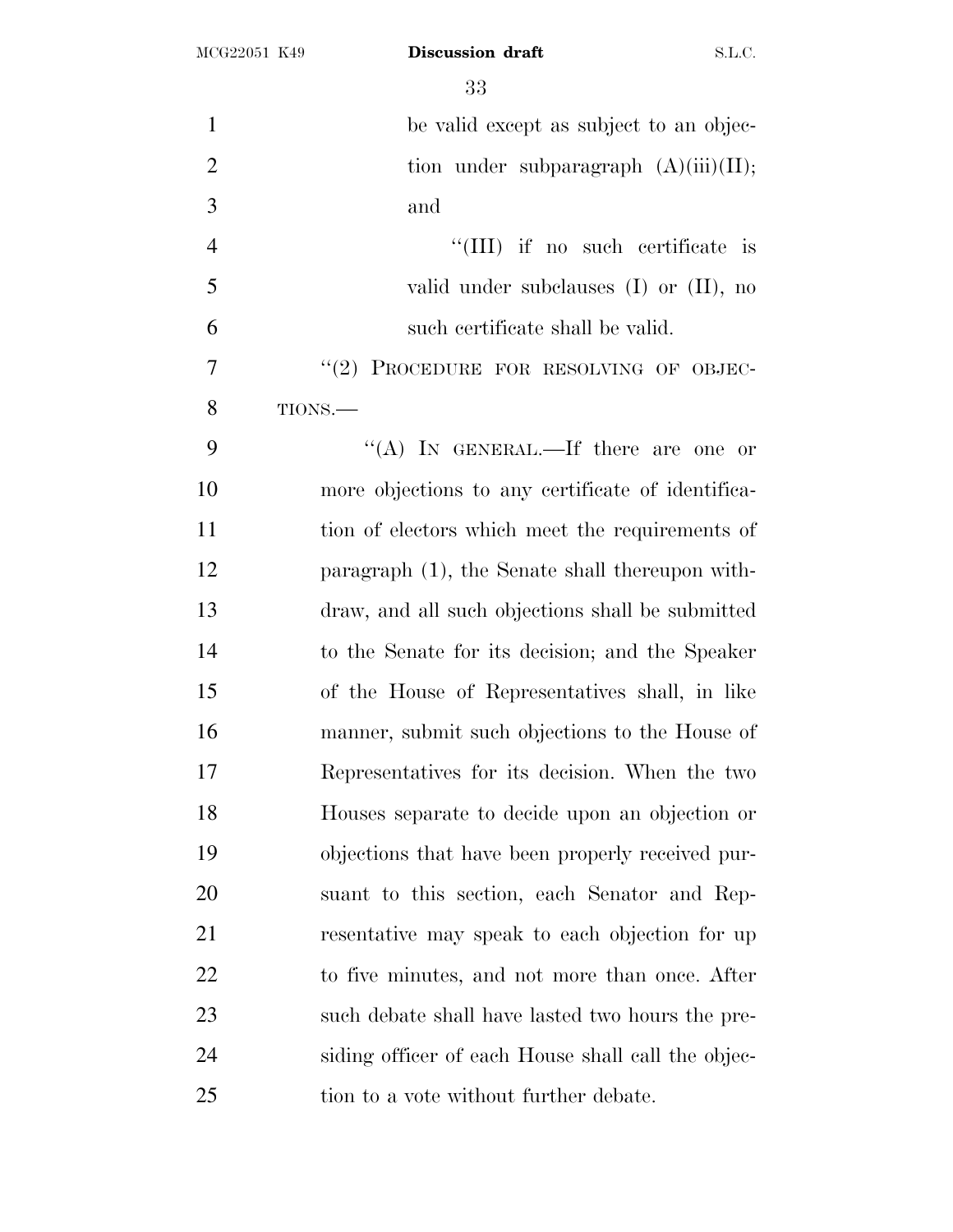1 ''(B) VOTE.—An objection shall be sus- tained if and only if three-fifths of all of the members duly chosen and sworn of each House agree with an objection. If an objection is sus- tained, the elector or electors that are the sub- ject of the objection shall be deemed invalid, and the votes of such elector or electors shall not be counted. 9 "(C) ALTERNATIVE LIST OF ELECTORS.—  $"$ (i) IN GENERAL.—If an objection to any certificate of identification of electors of a State is sustained, any Senator or Representative voting to sustain such ob- jection may move to offer an alternative submission from such State provided in ac- cordance with section 4, but only if the certificate of identification of electors with respect to such submission has been issued pursuant to section 6, and such motion shall immediately be voted upon without 21 debate separately by each House. 22 ''(ii) VOTE.—If three-fifths of the members duly chosen and sworn of each

 House agree to the acceptance of any al-ternative submission described in clause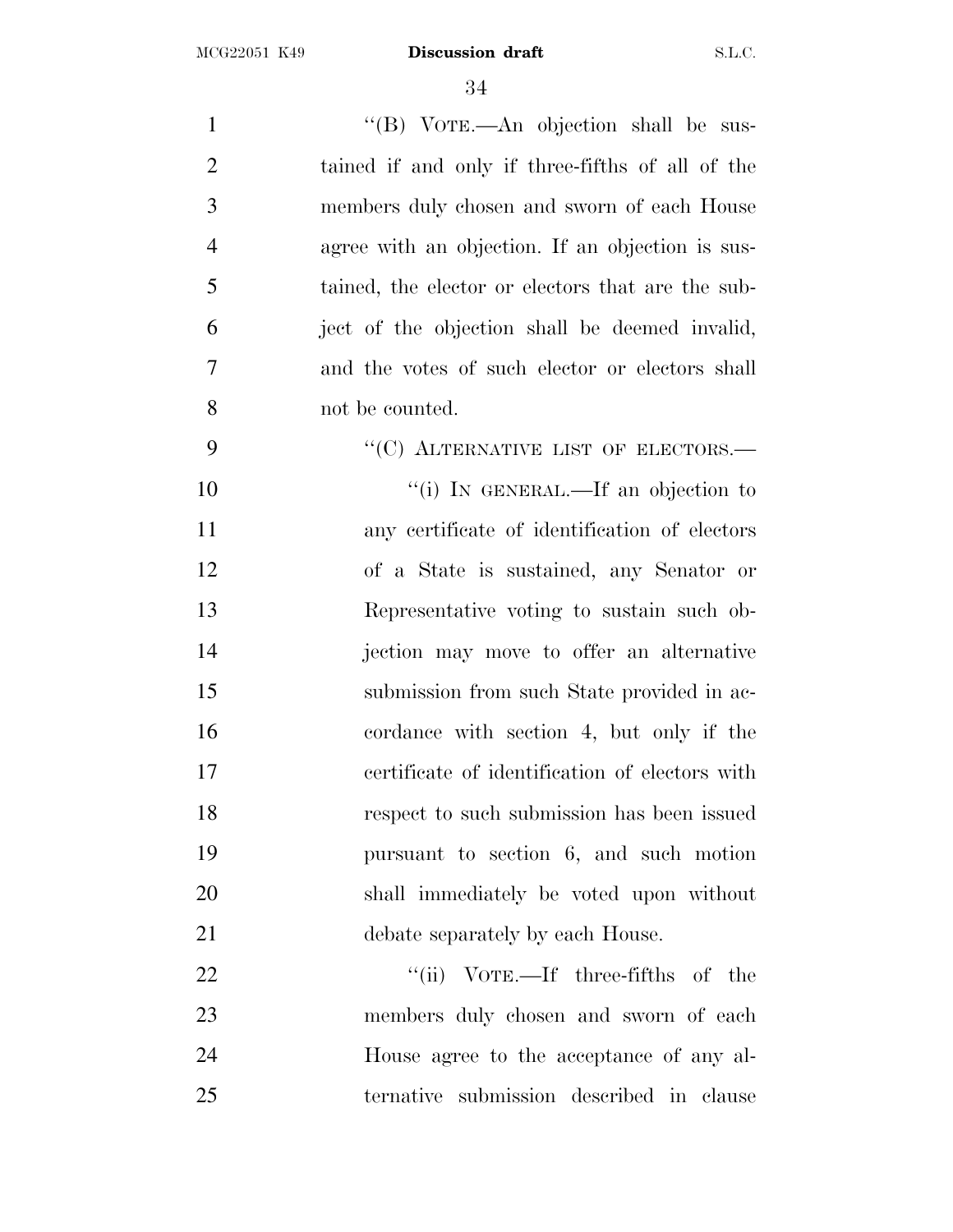1 (i), the certificate of identification of elec- tors for such alternative submission shall be treated as the valid submission of the State for purposes of this chapter. 5 "(D) RESUMPTION OF JOINT MEETING.

 When the two Houses have resolved all objec- tions with respect to a State under this para- graph, they shall immediately again meet in joint session, and the presiding officer shall then announce the decision of the questions submitted. No votes or papers from any other State shall be acted upon until the objections previously made to the votes or papers from any State shall have been finally disposed of.

15 "(d) CONSIDERATION OF OBJECTIONS TO VOTES OF ELECTORS.—

| 17 | $\cdot$ (1) REQUIREMENTS FOR OBJECTIONS.—       |
|----|-------------------------------------------------|
| 18 | "(A) IN GENERAL.—An objection meets             |
| 19 | the requirements of this paragraph and shall be |
| 20 | considered only if the objection—               |
| 21 | $\cdot$ (i) is made in writing;                 |
| 22 | "(ii) is signed by not less than one-           |
| 23 | third of the Senators duly chosen and           |

sworn and one-third of the Members of the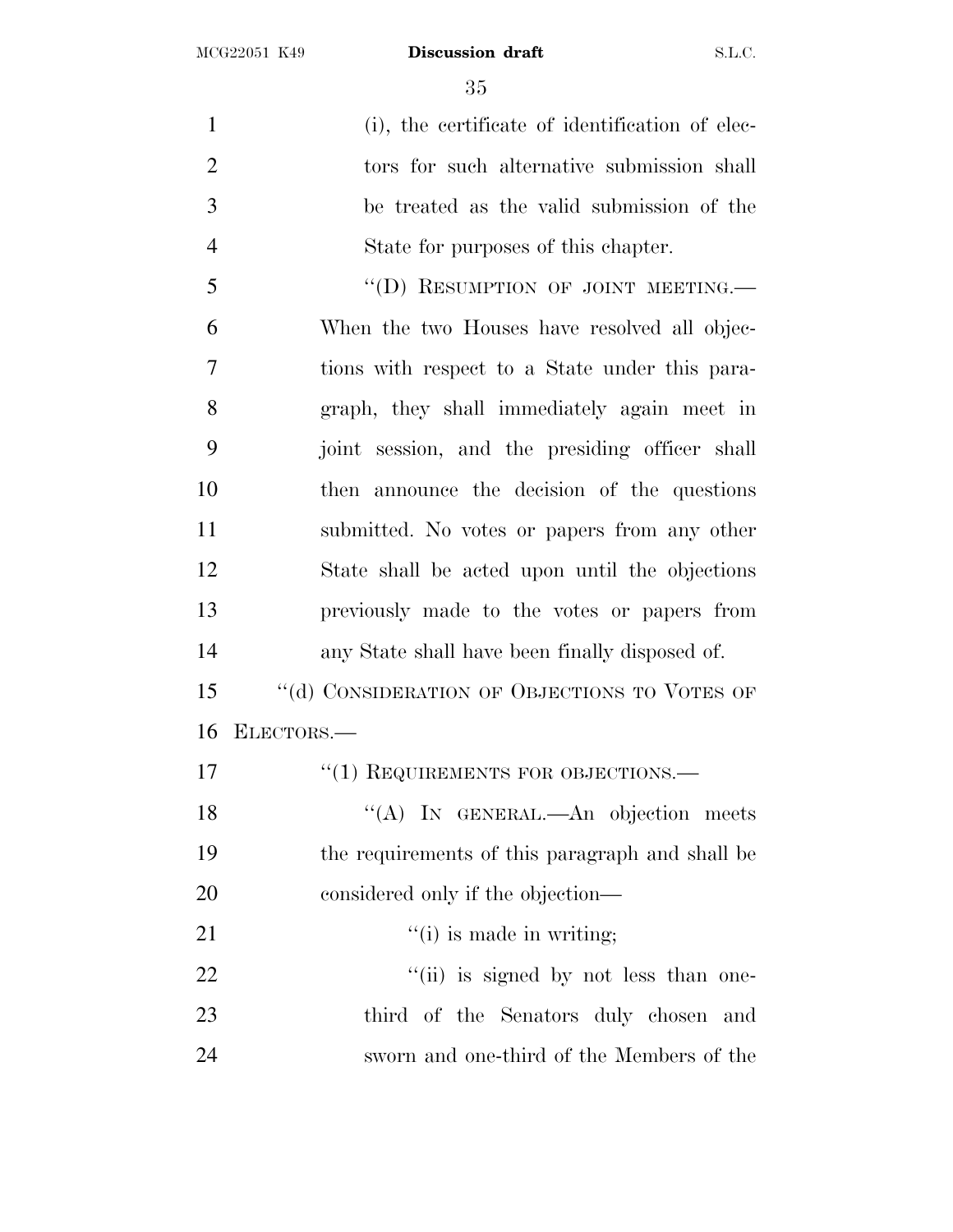| $\mathbf{1}$   | House of Representatives duly chosen and         |
|----------------|--------------------------------------------------|
| $\overline{2}$ | sworn; and                                       |
| 3              | "(iii) states, clearly and concisely, and        |
| $\overline{4}$ | without argument, one of the following           |
| 5              | grounds:                                         |
| 6              | "(I) A vote was cast for a can-                  |
| $\overline{7}$ | didate for President and a candidate             |
| 8              | for Vice President both of which re-             |
| 9              | side in the same State as the electors,          |
| 10             | in violation of the Twelfth Amend-               |
| 11             | ment to the Constitution.                        |
| 12             | "(II) A vote was cast for a can-                 |
| 13             | didate who is constitutionally ineli-            |
| 14             | gible to serve as President or Vice              |
| 15             | President.                                       |
| 16             | "(III) A vote was cast on a day                  |
| 17             | other than the day prescribed by sec-            |
| 18             | tion 7.                                          |
| 19             | "(2) PROCEDURE FOR RESOLVING OF OBJEC-           |
| 20             | TIONS.-                                          |
| 21             | "(A) IN GENERAL.—If there are one or             |
| 22             | more objections to the vote of any elector which |
| 23             | meet the requirements of paragraph (1), the      |
| 24             | Senate shall thereupon withdraw, and all such    |
| 25             | objections shall be submitted to the Senate for  |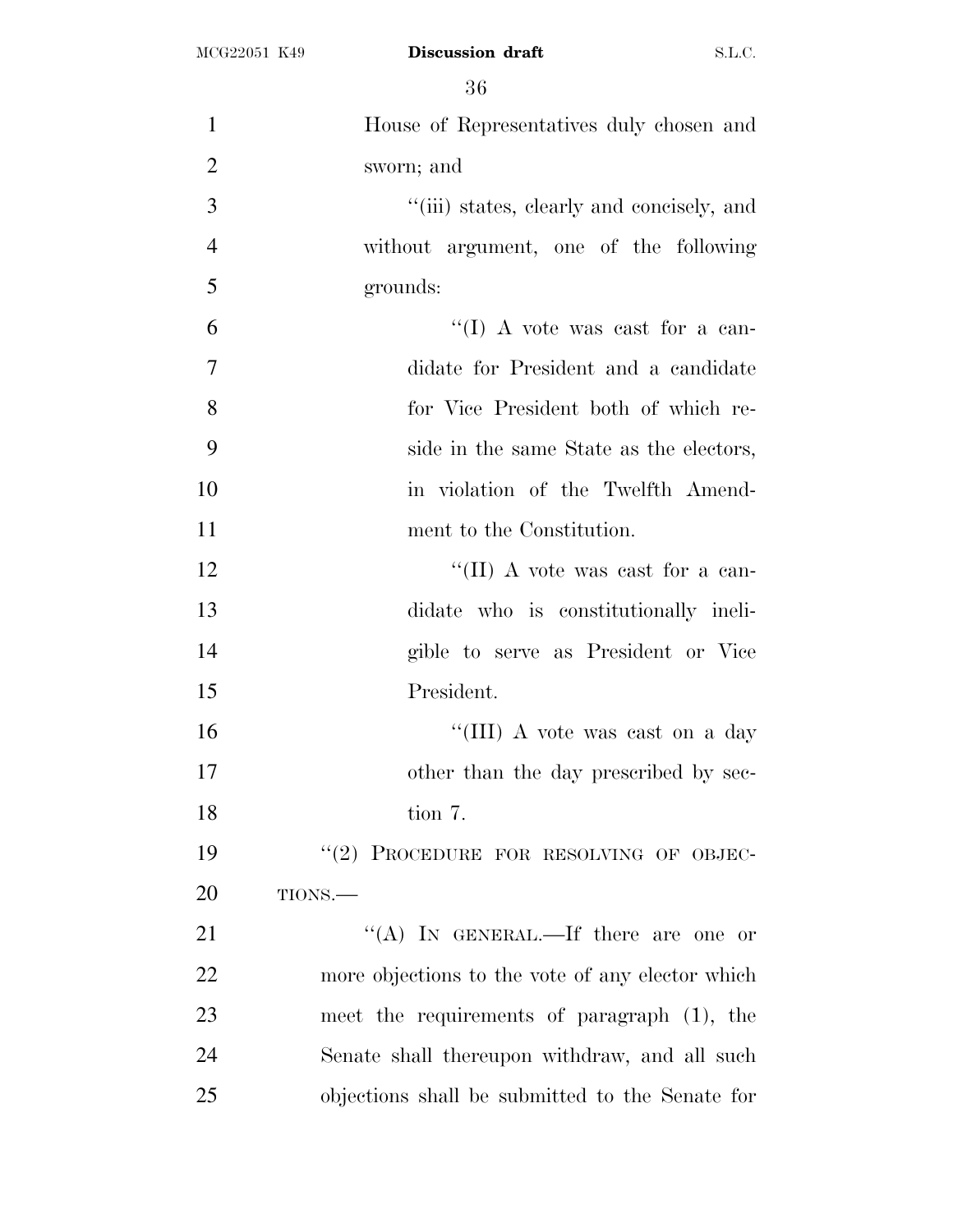its decision; and the Speaker of the House of Representatives shall, in like manner, submit such objections to the House of Representatives for its decision. When the two Houses separate to decide upon an objection or objections that have been properly received pursuant to this section, each Senator and Representative may speak to each objection for up to five minutes, and not more than once. After such debate shall have lasted two hours the presiding officer of each House shall call the objection to a vote without further debate. 13 "(B) VOTE.—An objection shall be sus-

 tained if and only if three-fifths of all of the members duly chosen and sworn of each House agree with an objection. If an objection is sus- tained, the votes that are the subject of the ob- jection shall be deemed invalid and shall not be counted.

20 "'(C) RESUMPTION OF JOINT MEETING. When the two Houses have resolved all objec- tions with respect to a vote under this para- graph, they shall immediately again meet in joint session, and the presiding officer shall then announce the decision of the questions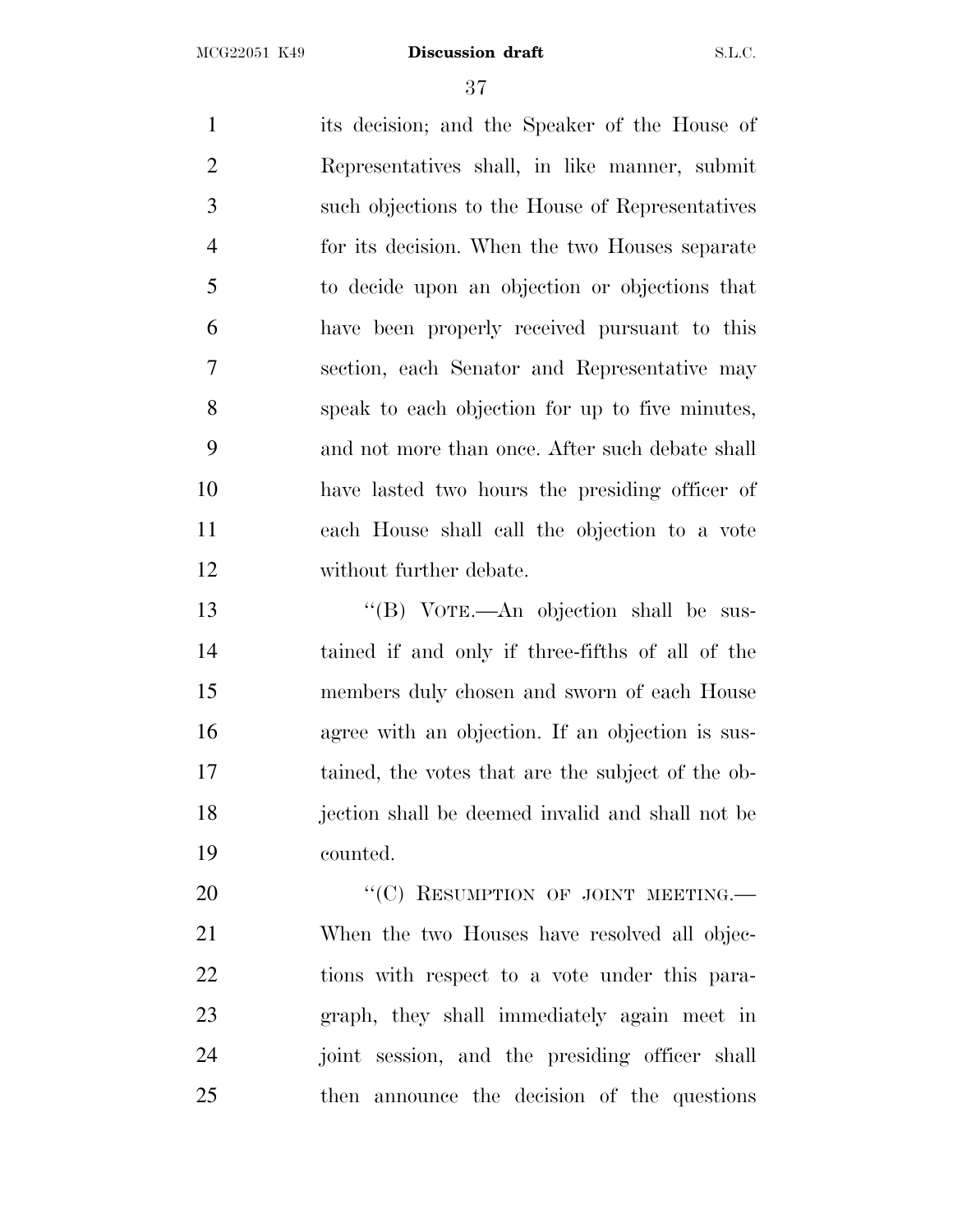| $\mathbf{1}$   | submitted. No votes or papers from any other                  |
|----------------|---------------------------------------------------------------|
| $\overline{2}$ | State shall be acted upon until the objections                |
| 3              | previously made to the votes or papers from                   |
| $\overline{4}$ | any State shall have been finally disposed of.".              |
| 5              | $(10)$ in section 16—                                         |
| 6              | (A) by striking "At such joint meeting of                     |
| 7              | the two Houses seats shall be provided as fol-                |
| 8              | lows: for the President of the Senate, the                    |
| 9              | Speaker's chair" and inserting the following:                 |
| 10             | "(a) SEATING.—At the joint meeting of the Senate              |
| 11             | and House of Representatives under section 15, seats shall    |
| 12             | be provided as follows: for the presiding officer, the Speak- |
| 13             | er's chair; for the President of the Senate, immediately      |
| 14             | on the presiding officer's right";                            |
| 15             | (B) by striking "Such joint meeting" and                      |
| 16             | inserting the following:                                      |
| 17             | $"$ (b) RECESSES.—                                            |
| 18             | " $(1)$ IN GENERAL.—The joint meeting of the                  |
| 19             | Senate and House of Representatives under section             |
| <b>20</b>      | $15$ ";                                                       |
| 21             | (C) by striking "; and no recess" and all                     |
| 22             | that follows and inserting a period;                          |
| 23             | (D) by adding at the end the following new                    |
| 24             | paragraph:                                                    |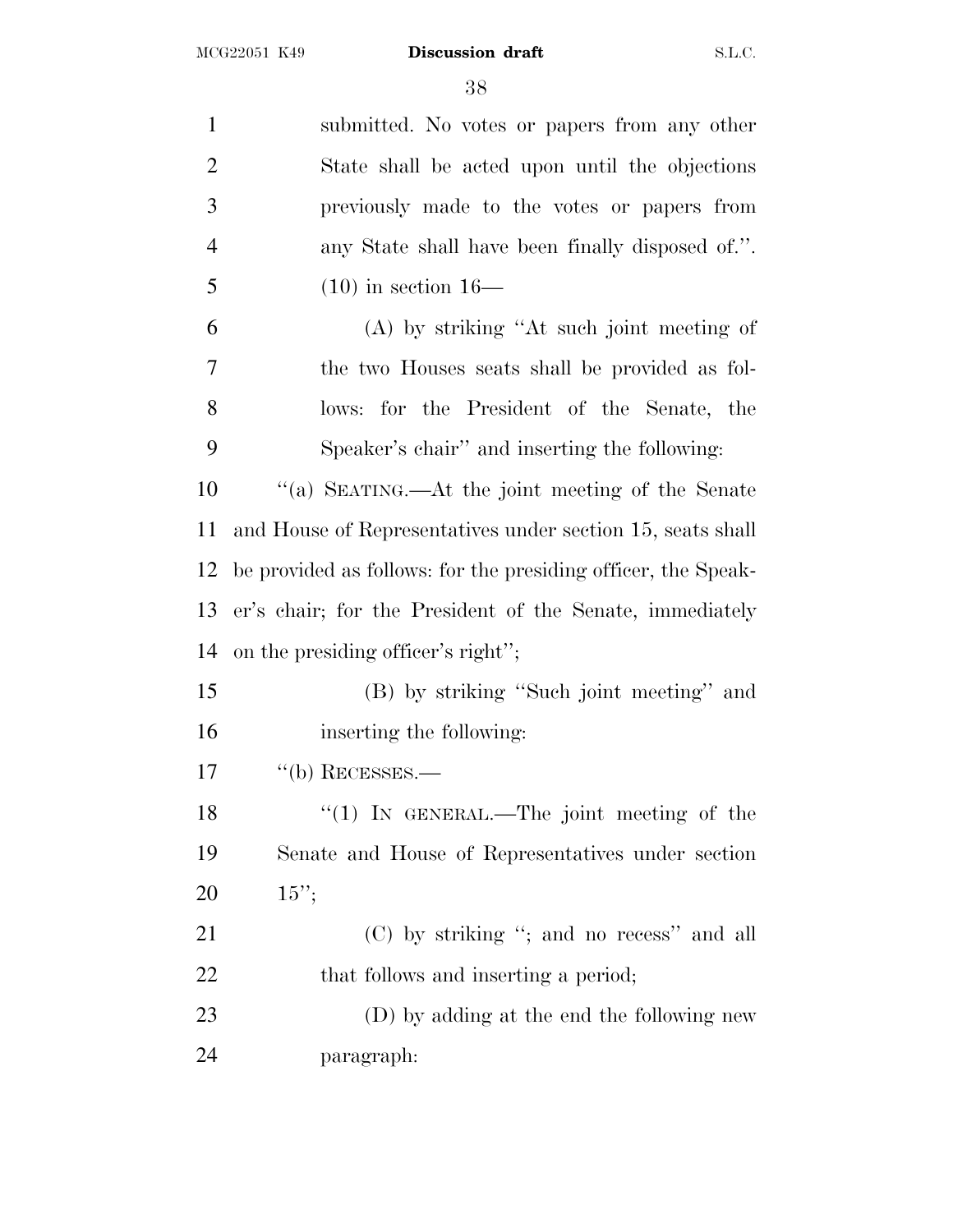| $\lq(2)$ RECESSES.—The joint meeting of the two       |
|-------------------------------------------------------|
| Houses under section 15 may recess only to permit     |
| the Houses, acting separately, to debate and dispose  |
| of objections received under section $15(e)$ ."; and  |
| (E) in the heading, by striking "Same"                |
| and all that follows and inserting "Conduct           |
| of joint session";                                    |
| $(11)$ by striking sections 17 and 18; and            |
| $(12)$ by striking section 21 and inserting the       |
| following:                                            |
| "§21. Definitions                                     |
| "As used in this chapter—                             |
| $\lq(1)$ The term 'chief State election official' has |
| the meaning given such term under section 10 of the   |
| National Voter Registration Act of 1993.              |
| "(2) The term 'election day' means the Tuesday        |
| next after the first Monday in November, in every     |
| fourth year succeeding every election of a President  |
| and Vice President.                                   |
| " $(3)$ The term 'Governor' includes the Mayor of     |
| the District of Columbia.                             |
| "(4) The term 'State' includes the District of        |
| Columbia.".                                           |
|                                                       |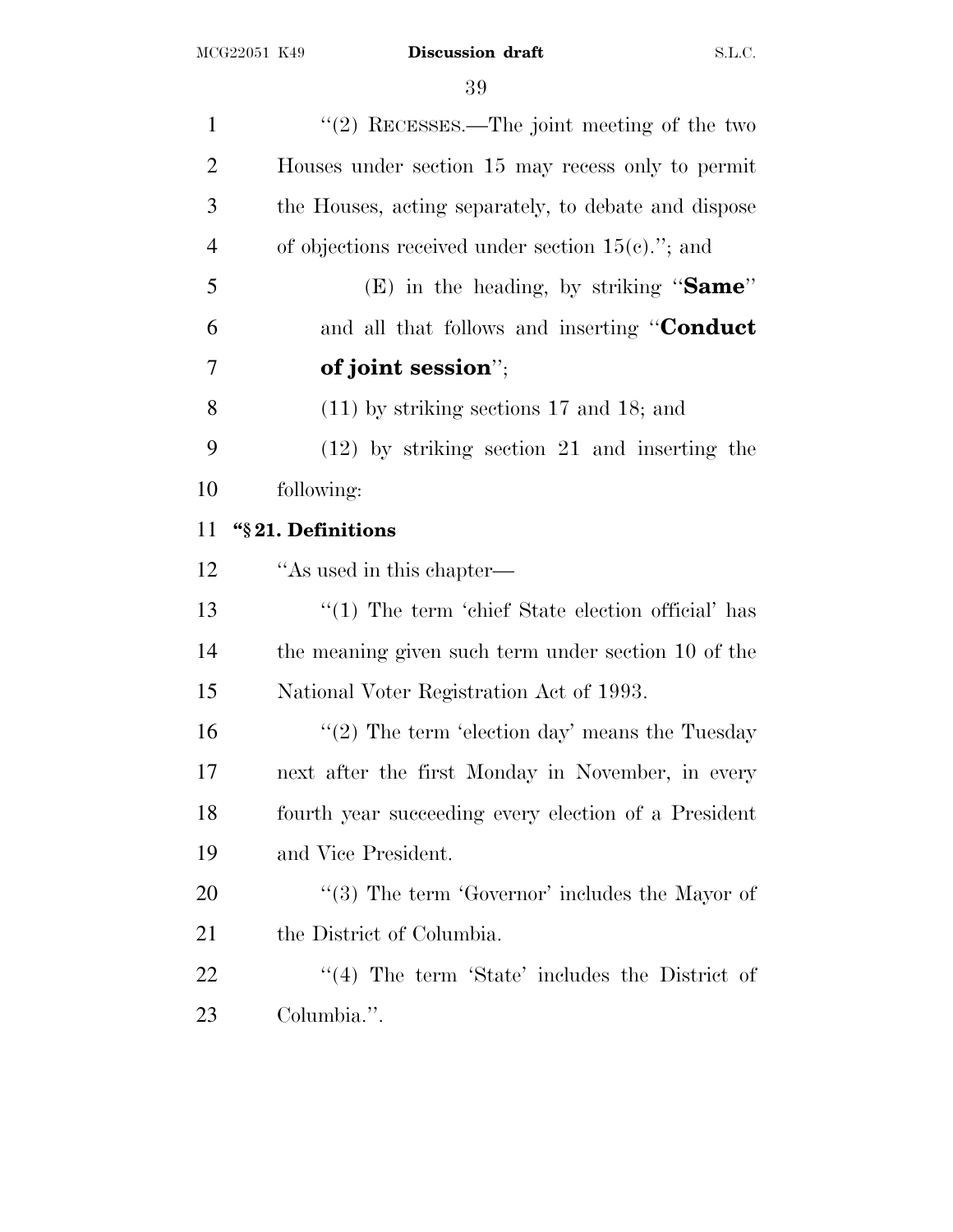| 1              | (b) CONFORMING AMENDMENTS.—The table of con-             |
|----------------|----------------------------------------------------------|
| $\overline{2}$ | tents for chapter 1 of title 3, United States Code, is   |
| 3              | amended—                                                 |
| 4              | $(1)$ in the item relating to section 1, by striking     |
| 5              | "appointing" and inserting "choosing";                   |
| 6              | $(2)$ by striking the item relating to section 2         |
| 7              | and inserting the following:                             |
|                | "2. Rules for extension of time for choosing electors."; |
| 8              | $(3)$ by striking the item relating to section 5         |
| 9              | and inserting the following:                             |
|                | "5. Final determination of appointment of electors.";    |
| 10             | $(4)$ in the item relating to section 13, by strik-      |
| 11             | ing "district judge" and inserting "Chief Justice";      |
| 12             | $(5)$ by striking the item relating to section 14;       |
| 13             | $(6)$ in the item relating to section 15, by strik-      |
| 14             | ing "electoral votes" and inserting "of electors"        |
| 15             | votes";                                                  |
| 16             | $(7)$ in the item relating to section 16, by strik-      |
| 17             | ing "Same" and all that follows and inserting "Con-      |
| 18             | duct of joint session"; and                              |
| 19             | $(8)$ by striking the items relating to sections 17      |
| 20             | and 18.                                                  |
| 21             | SEC. 3. MODIFICATIONS TO PRESIDENTIAL TRANSITION         |
| 22             | <b>ACT OF 1963.</b>                                      |
| 23             | Section 3(c) of the Presidential Transition Act of       |
| 24             | $1963$ (3 U.S.C. 102 note) is amended—                   |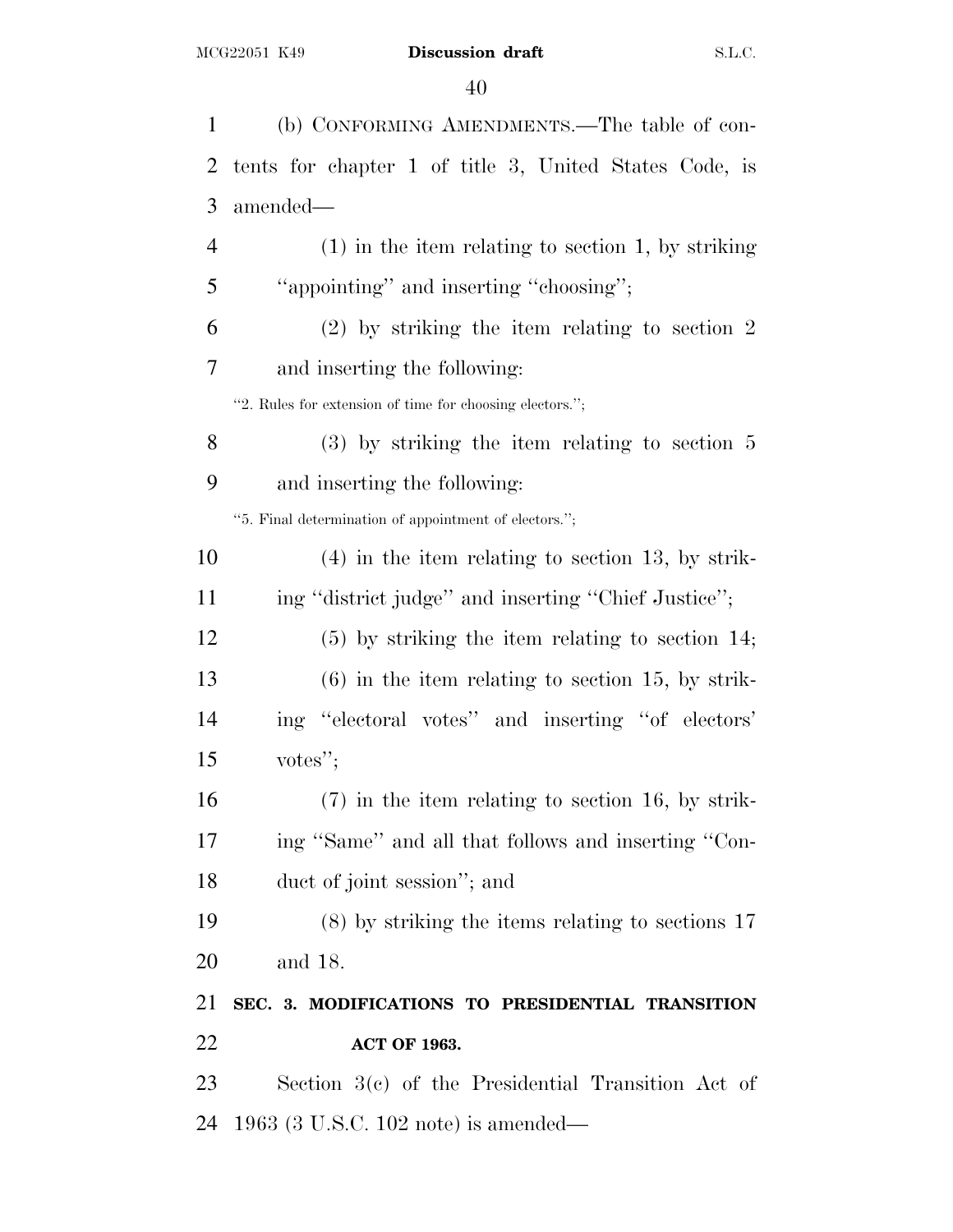1 (1) by inserting " $(1)$ " before "The terms";

 (2) by striking ''ascertained'' and inserting ''an-nounced''; and

 (3) by adding at the end the following new paragraphs:

 ''(2) The Administrator shall make the announce- ment under paragraph (1) as soon as it is apparent that a candidate for the office of President and a candidate for the office of Vice President will receive a majority of pledged votes of electors of President and Vice President, and in any event not later than the earlier of—

 $'(\mathbf{A})$  the date on which there is a majority of pledged votes of electors of President and Vice President, based on certifications by States of their final canvass, for one candidate for President and one candidate for Vice President; or

17 ''(B) December 20 of the year during which a Presidential election occurs

 ''(3) If the Administrator has not made the an- nouncement under paragraph (1) by the third Tuesday after election day (as defined in section 21 of title 3, United States Code), the Administrator shall, for purposes of this Act—

24 ''(A) treat as President-elect the 2 candidates for President with the most pledged votes of electors